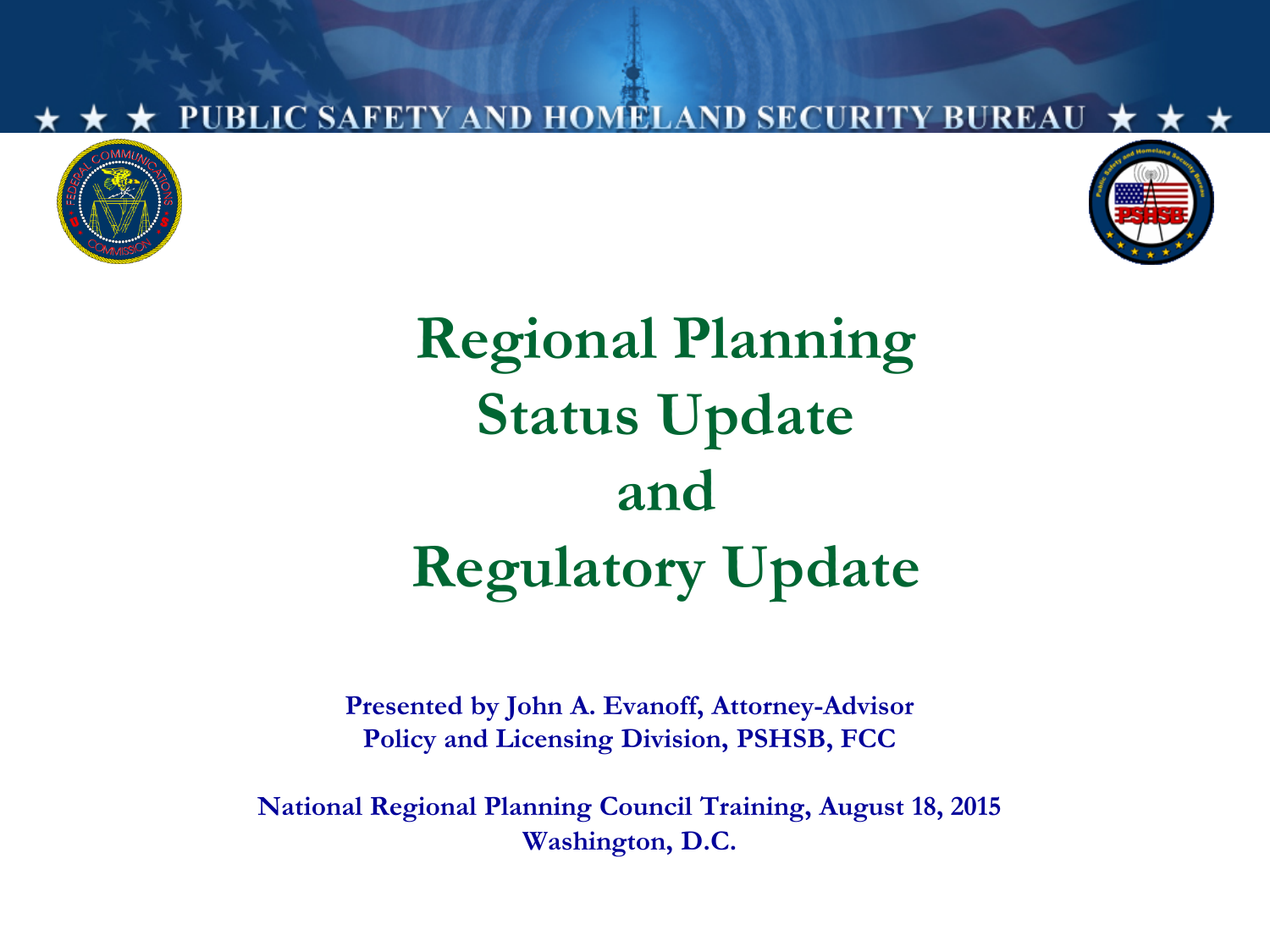#### ★ PUBLIC SAFETY AND HOMELAND SECURITY BUREAU ★ ★

## **TOPICS**

- □ Background Commission's Role in Relation to Regional Planning Committees
- □ 800 MHz Band Regional Planning
- **D** 700 MHz Band Regional Planning
- □ Bureau Support for Regional Planning Committees
- □ Update on Interoperability Issues
- **Questions**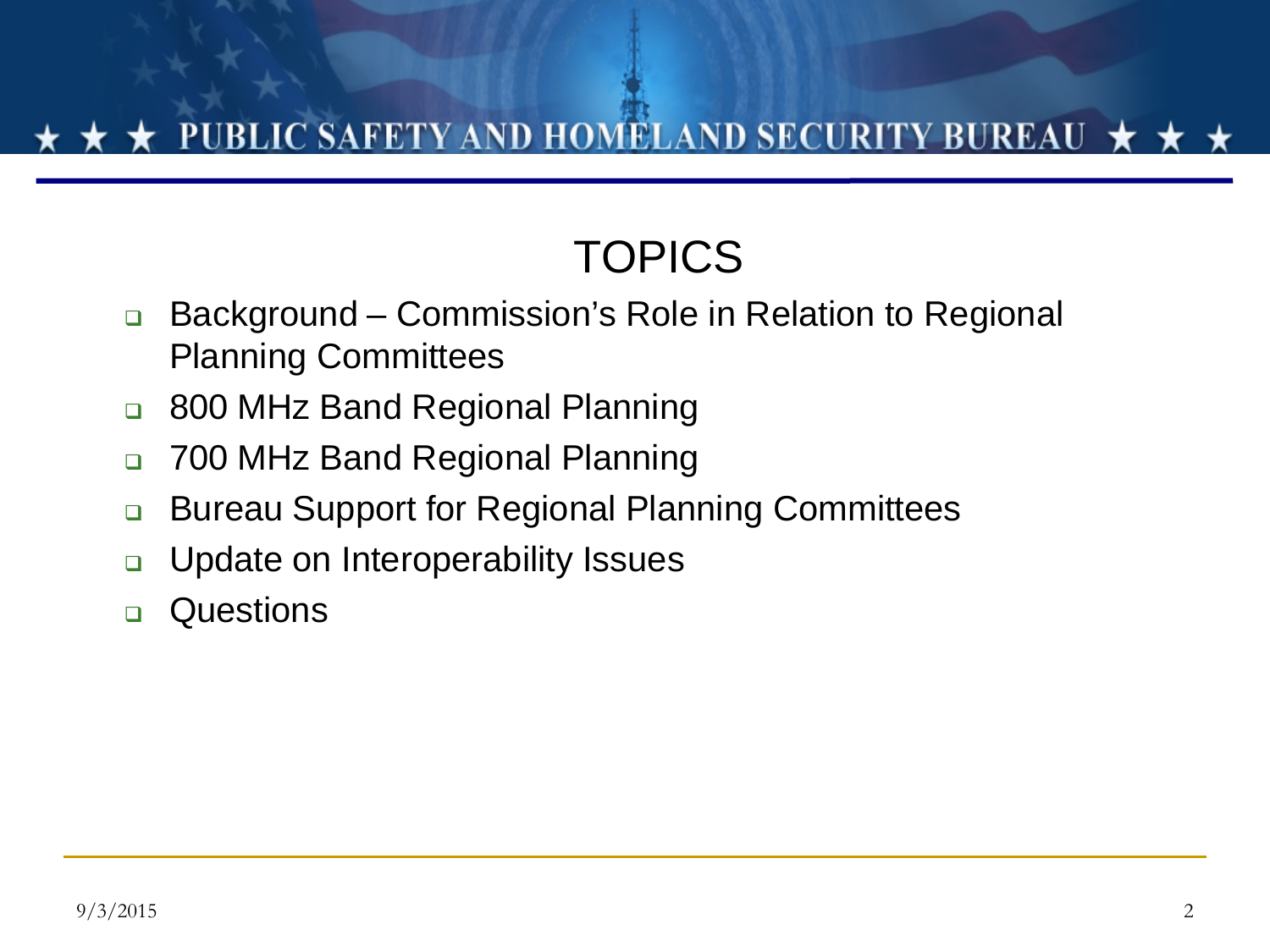PUBLIC SAFETY AND HOMELAND SECURITY BUREAU  $\star$ 

## **COMMISSION'S ROLE IN RELATION TO REGIONAL PLANNING COMMITTEES**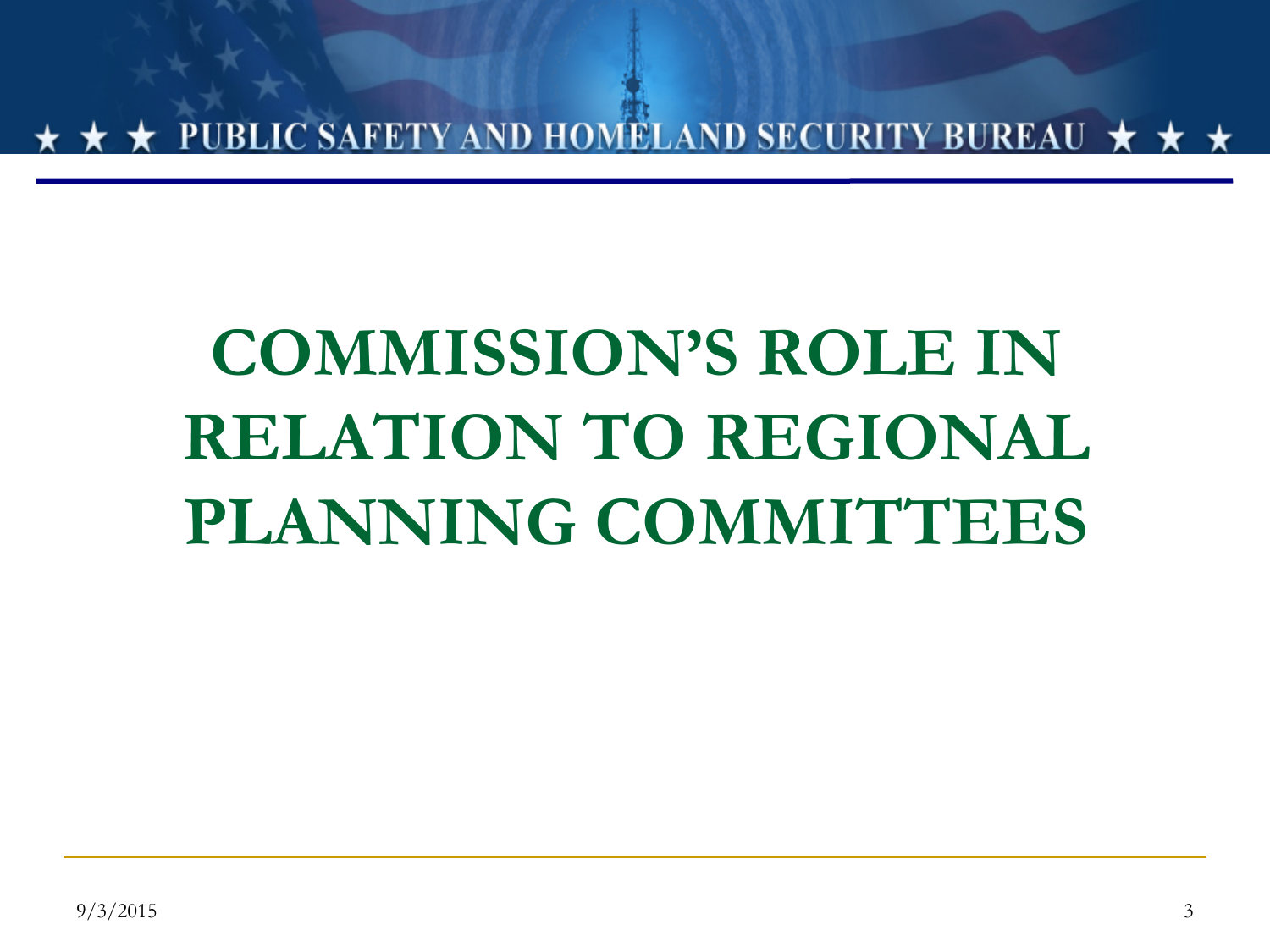#### PUBLIC SAFETY AND HOMELAND SECURITY BUREAU

*Commission's role in relation to the RPCs is limited to:*

- (1) defining regional boundaries,
- (2) requiring fair and open procedures, *i.e.,* requiring notice, opportunity for comment, and reasonable consideration,
- (3) specifying the elements that all regional plans must include, and
- (4) reviewing and accepting proposed plans (or amendments to approved plans) or rejecting them with an explanation.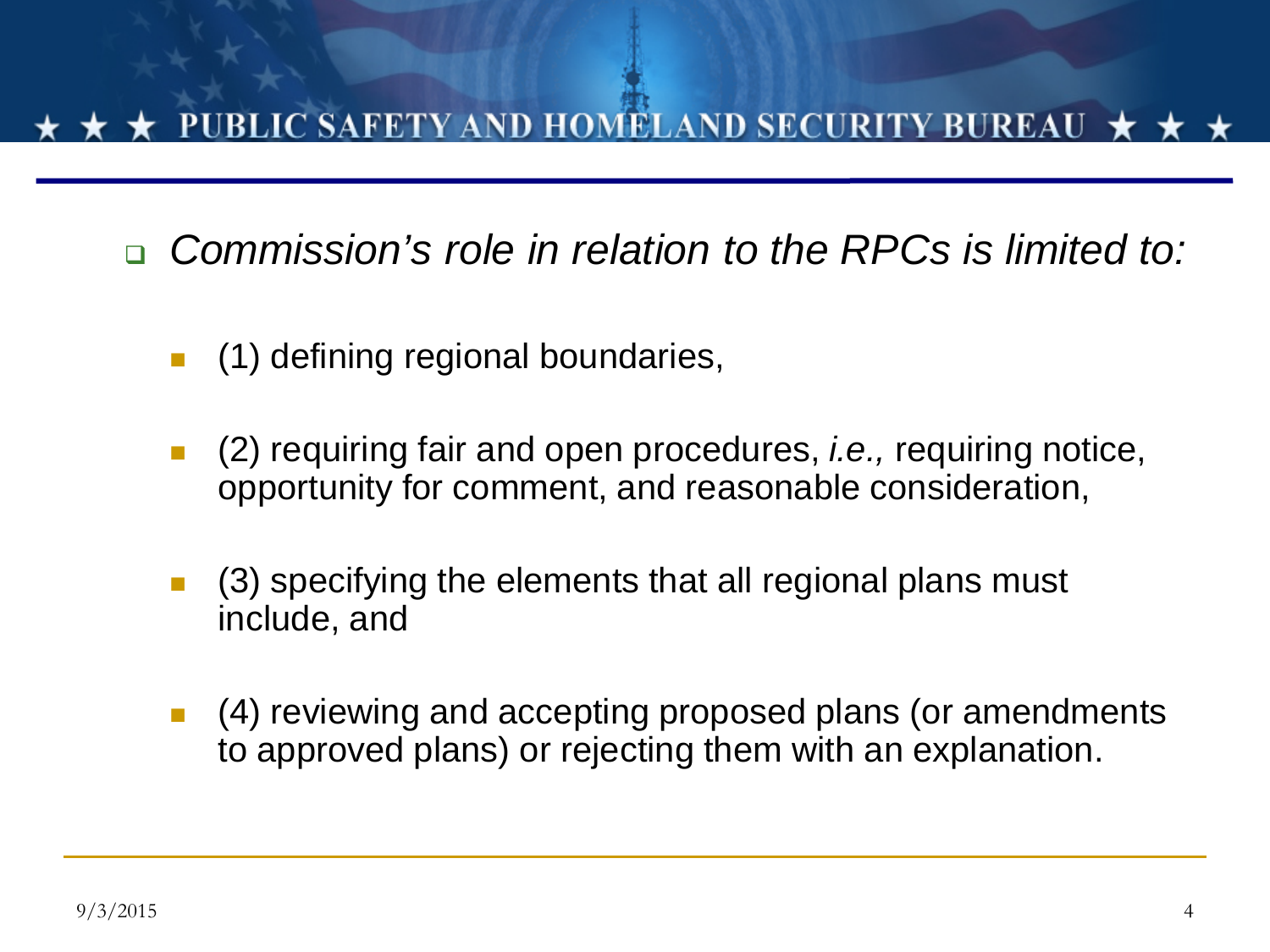

## **800 MHZ BAND REGIONAL PLANNING**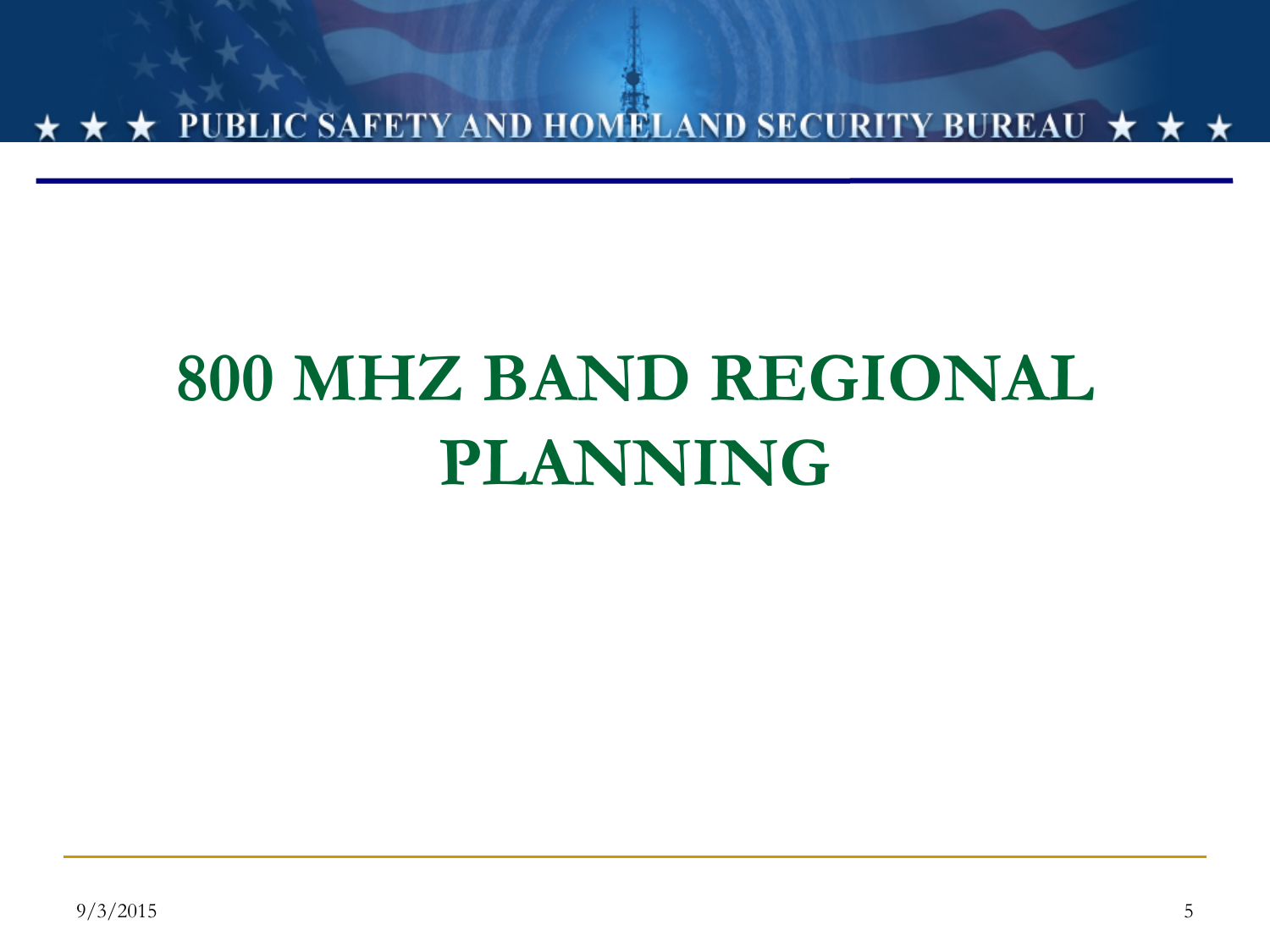### **NPSPAC 806-809/851-854 MHz**

47 C.F.R. § 90.16 – The Public Safety National Plan is contained in *Report and Order*, General Docket No. 87-112

- No assignments will be made until a regional plan has been accepted by the Commission. 47 C.F.R. § 90.621(g)
- Policy statements in *Report and Order* direct regional planning
- Memorandum Opinion and Order, 3 FCC Rcd 2113 (1988) establishing the 55 regions by modifying regional boundaries for Texas (Regions 40, 49, 50, 51, 52 and 53; and Great Lakes Area (now Region 54)
- **Five Mutual Aid channels, including one calling channel**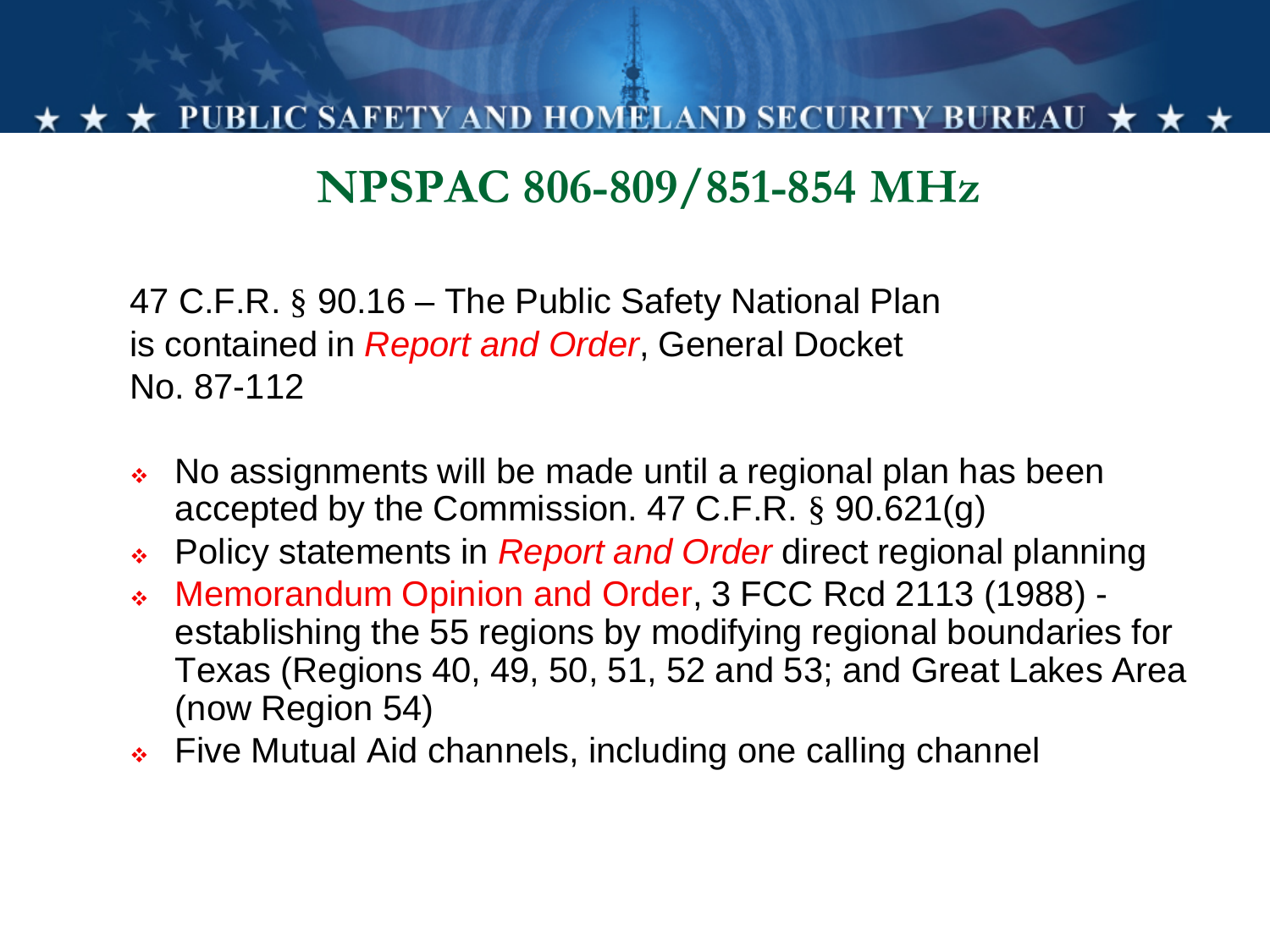**Rebanding Plan Amendments** - *Public Notice*, DA 09- 212 (rel. 2/10/2009) established requirement for regions in Waves 1, 2 and 3 to submit amendments. Streamlined due April 13, 2009, Non-streamlined due June 10, 2009.

 Plans were amended to reflect the 15 megahertz shift in the NPSPAC band from 821-824/866-869 MHz to 806-809/851-854 MHz

#### **41 Approved Rebanding Plan Amendments** -

Region 48 (US Virgin Islands) – no response.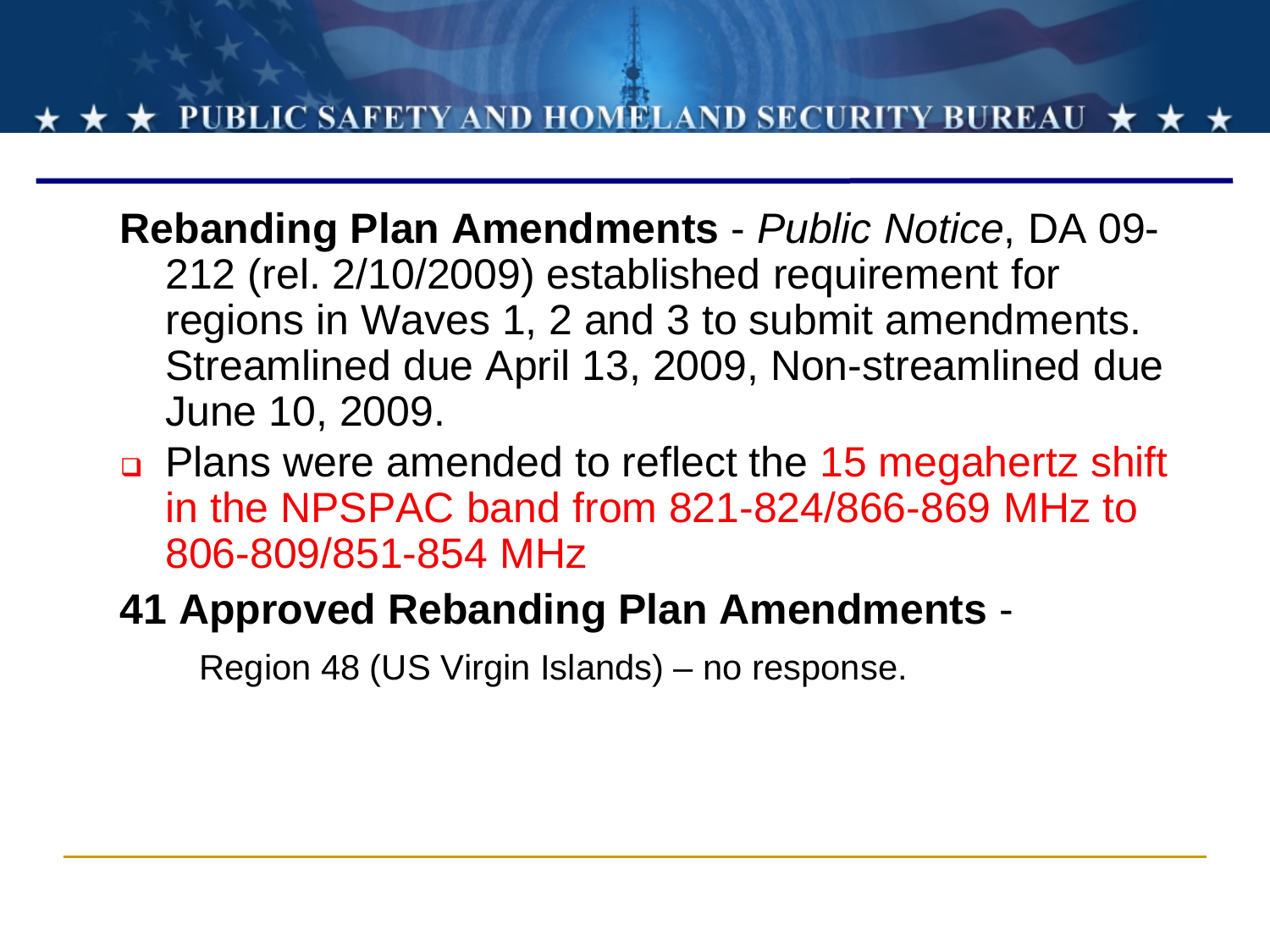UBLIC SAFETY AND HOMELAND SECURITY BUREAU  $\star \star \star$ 

### **800 MHz NPSPAC Rebanding Plan Amendments Status**

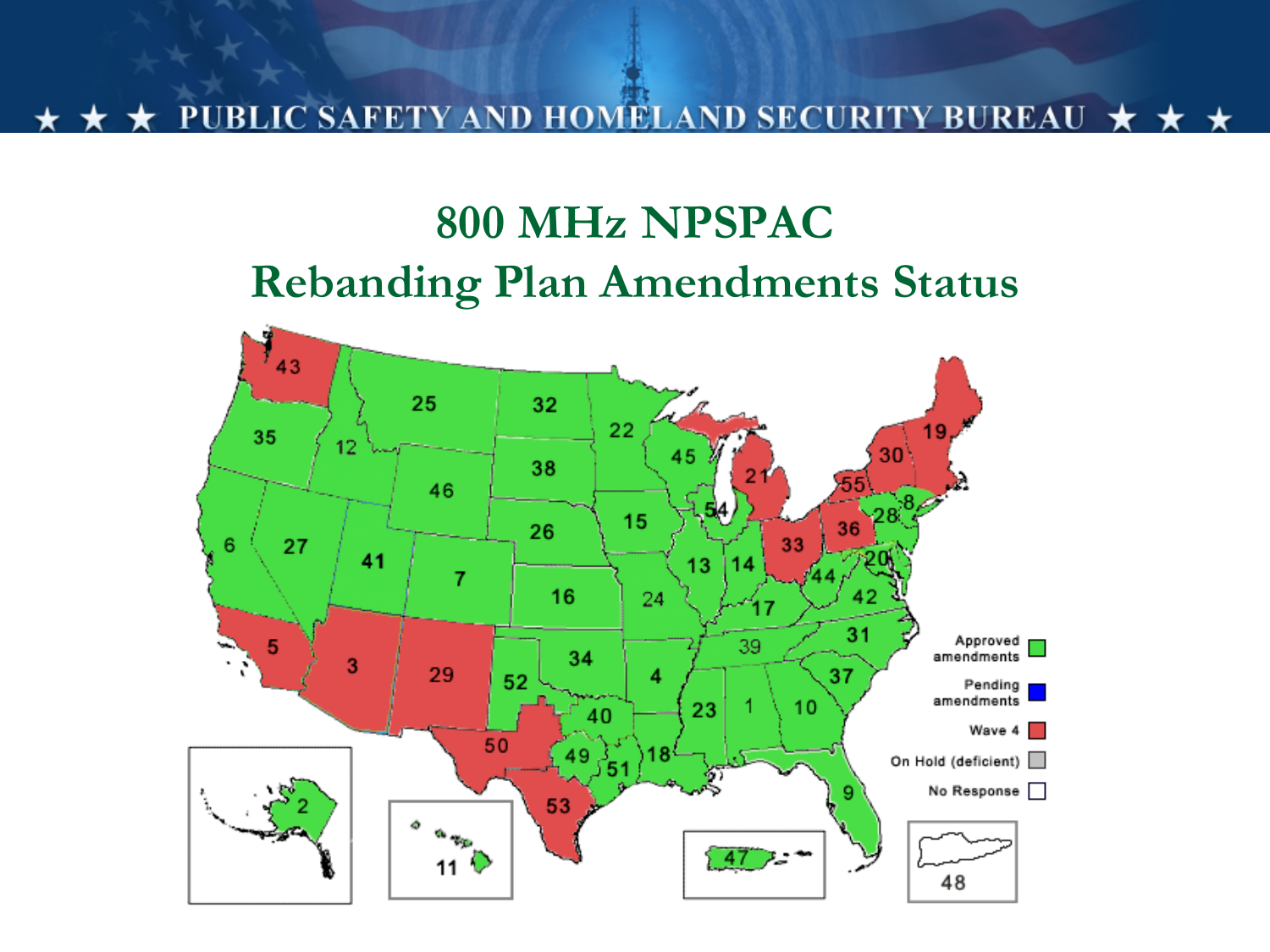#### **US/Canada and US/Mexico border areas**

Region 3 Arizona Region 5 Southern California Region 19 New England (Connecticut, Maine, Massachusetts, New Hampshire, Rhode Island & Vermont) Region 21 Michigan Region 29 New Mexico Region 30 New York-Albany Region 33 Ohio Region 36 Western Pennsylvania Region 43 Washington (800 MHz freeze on non-rebanding applications remains in effect through 10/18/15. Applicants can seek STA with Transition Administrator concurrence) Region 50 Texas-El Paso Region 53 Texas-San Antonio Region 55 New York-Buffalo

 $\triangleright$  Wave 4 Plan Amendments filing requirements to be announced - Negotiations with US/Canada and US/Mexico have been completed.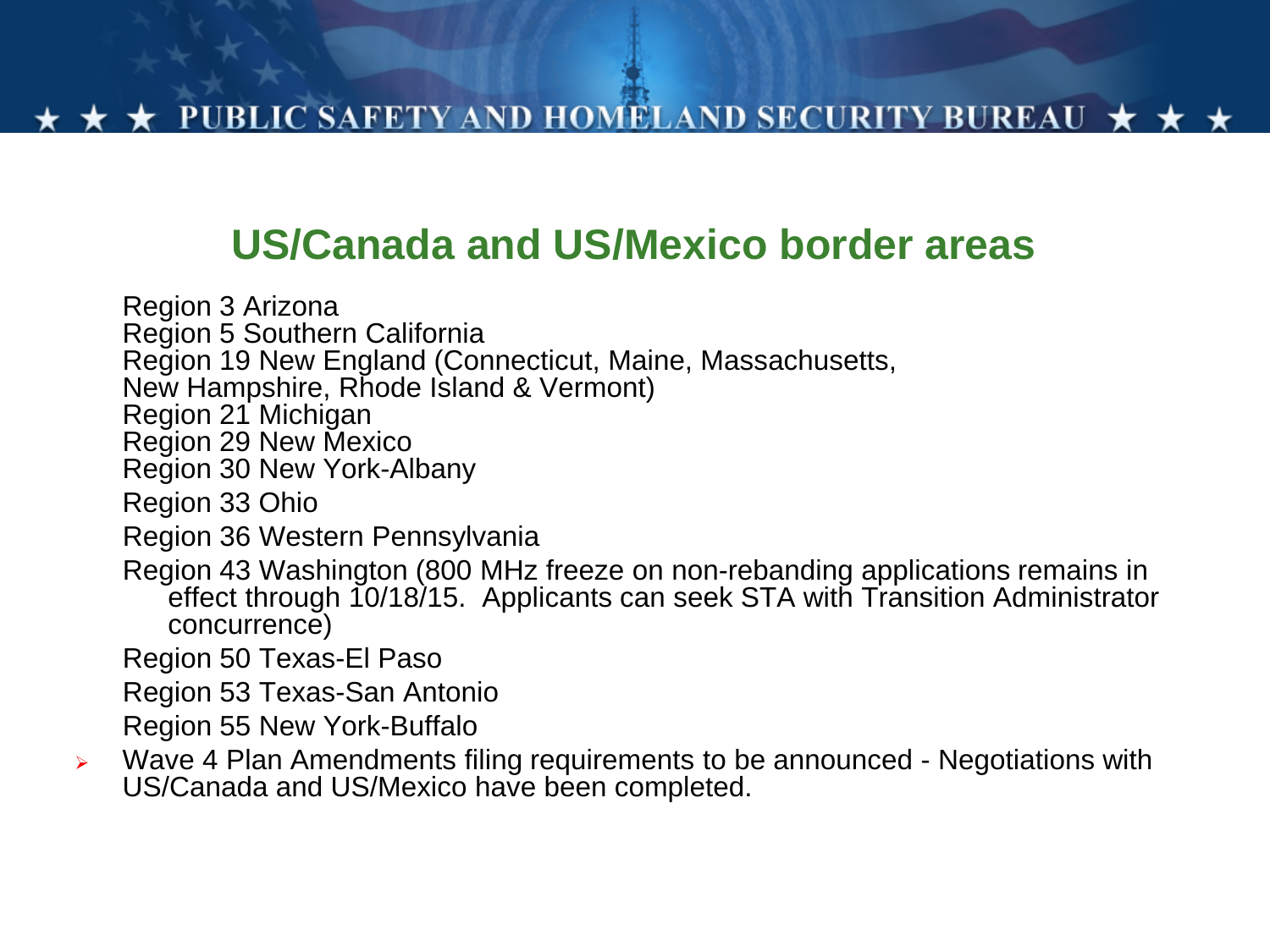#### **20 Regions Completed Rebanding\***

#### **Full interference protection rules in place TA approval for new NPSPAC applications no longer required Sprint-Vacated interleaved spectrum available to Public Safety for 5 yrs (exclusively for 3 yrs) Expansion and Guard Band spectrum available 900 MHz freeze lifted**

| Region 2 Alaska     | Region 26 Nebraska                       |
|---------------------|------------------------------------------|
| Region 7 Colorado   | Region 30 Eastern Upstate New York       |
| Region 11 Hawaii    | Region 32 North Dakota                   |
| Region 12 Idaho     | Region 38 South Dakota                   |
| Region 15 Iowa      | Region 41 Utah                           |
| Region 16 Kansas    | Region 44 West Virginia                  |
| Region 17 Kentucky  | Region 45 Wisconsin                      |
| Region 22 Minnesota | Region 46 Wyoming                        |
| Region 24 Missouri  | Region 55 Western Upstate New York       |
| Region 25 Montana   | * Region 64 American Samoa (treated as a |
|                     | NSPAC region for rebanding purposes)     |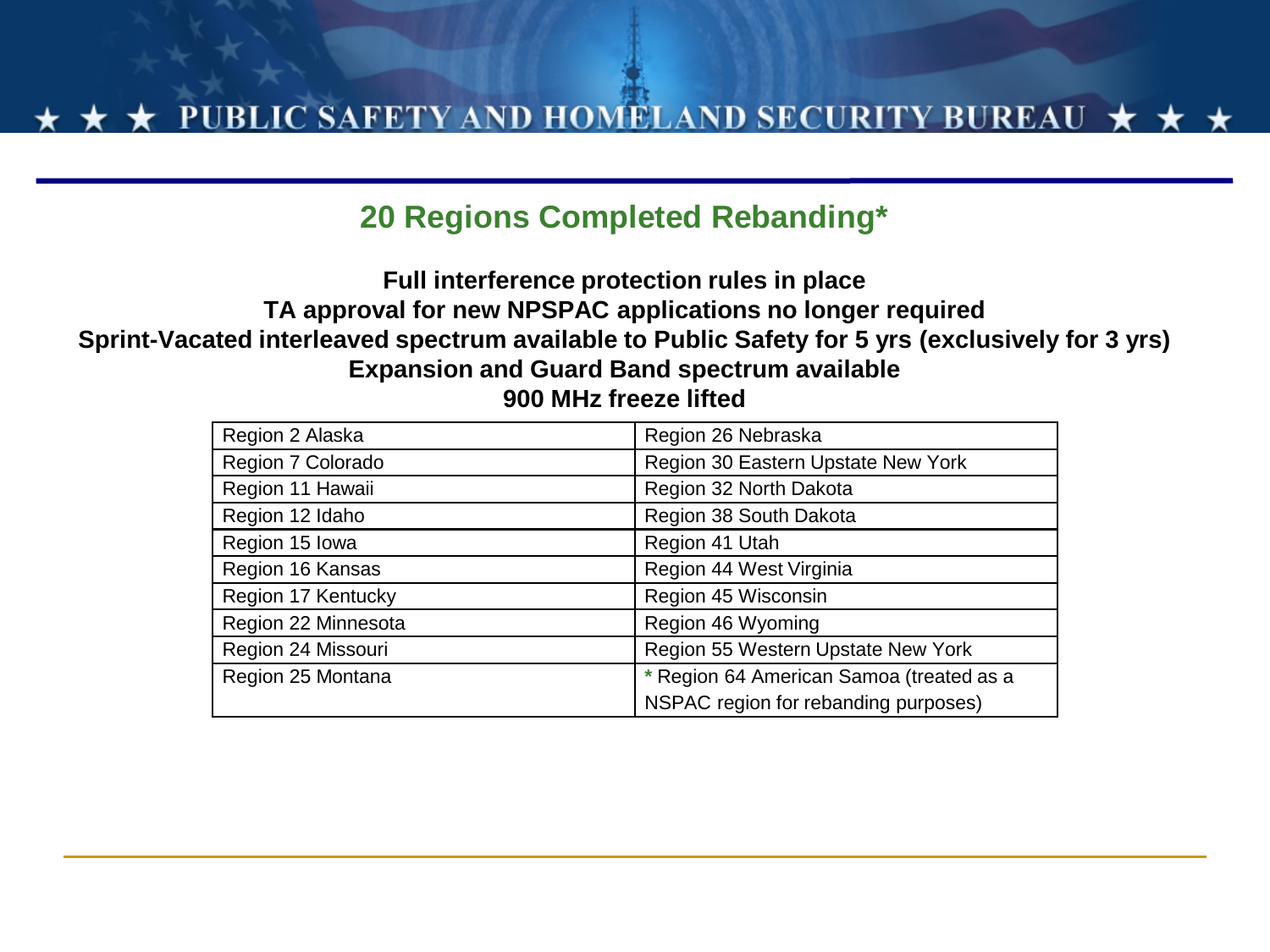#### **14 Regions Recently Completed Rebanding**

#### **PSHSB and WTB to Issue Public Notice**

| Region 1 Alabama                                             | Region 21 Michigan                                         |
|--------------------------------------------------------------|------------------------------------------------------------|
| Region 8 New York Metropolitan                               | Region 28 New Jersey, Eastern Pennsylvania<br>and Delaware |
| Region 10 Georgia                                            | Region 35 Oregon                                           |
| Region 13 Illinois                                           | Region 36 Western Pennsylvania                             |
| Region 14 Indiana                                            | Region 37 South Carolina                                   |
| Region 19 New England                                        | Region 39 Tennessee                                        |
| Region 20 Maryland, Washington, DC, and<br>Northern Virginia | Region 51 Texas - Houston                                  |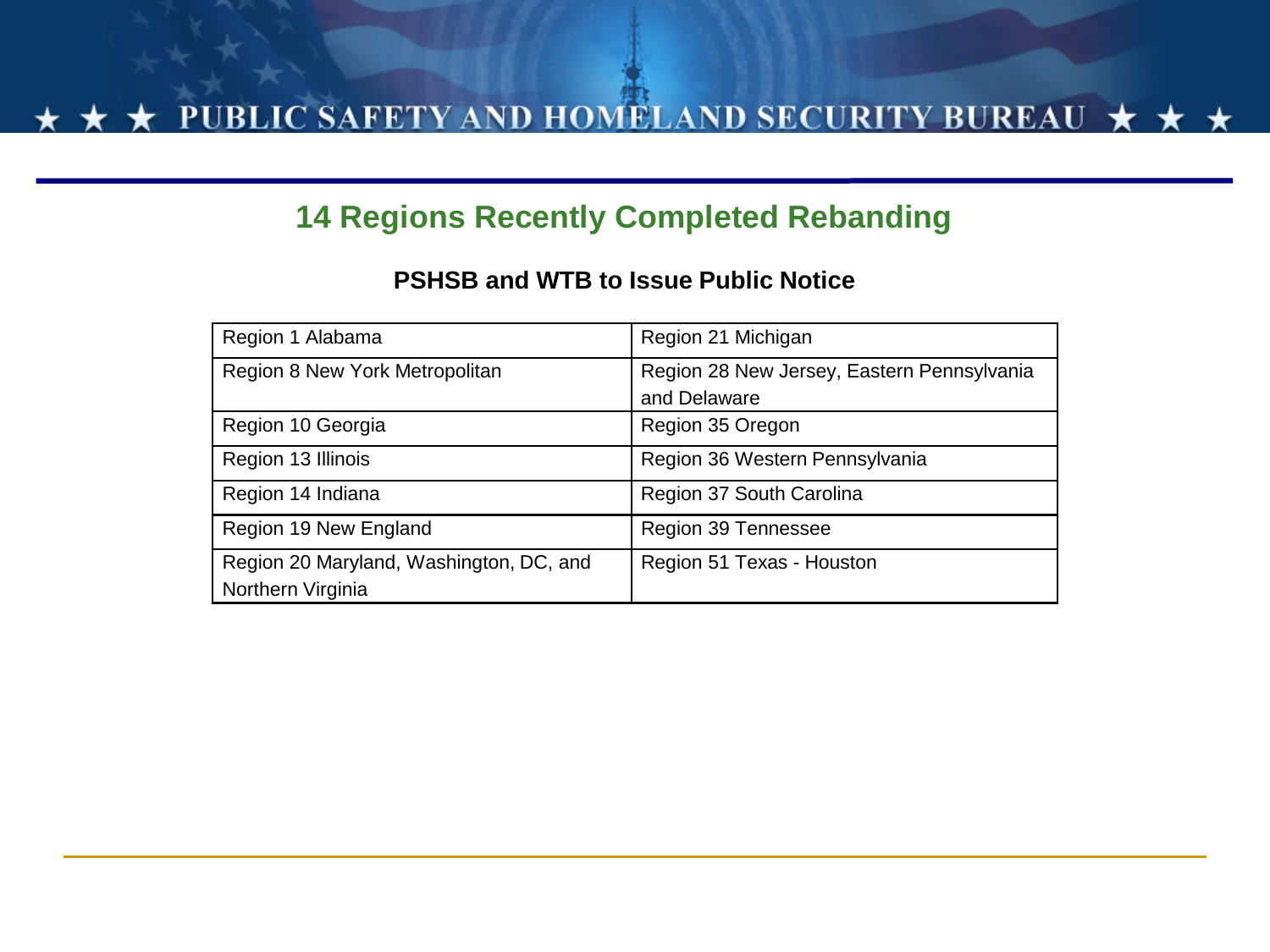#### C SAFETY AND HOMELAND SECURITY BUREAU

## **800 MHz Updates**

- In November 2014, the FCC (1) revised the rules governing the 800 MHz Cellular ("Cellular") Service, leading to a vastly streamlined Cellular licensing regime and (2) sought comment on establishing cellular power rules in the band above 862 MHz (e.g. ESMR and Cellular A and B Blocks).
- **The FCC encouraged public safety entities, including regional entities to file** comments on allowing cellular entities to use PSD model, which could better accommodate LTE. The FCC also sought comment on employing Power Flux Density limits to mitigate interference to public safety operations.
- In 2014 WTB sought comment on Sprint LTE waiver request in 3 NPSPAC Regions 29 (New Mexico), 50 (TX-El Paso) and 53 (TX-San Antonio) (WT Docket 14-133). The waiver remains pending.
- **The FCC sought comment on creating interstitial channels in the 800 MHz Mid-Band** and recently requested additional comment on LMCC's proposed interference contours.
- **The FCC sought comment on applying H-Mask to all digital equipment in the 800** MHz NPSPAC Band and requiring all mobile and portable radios to be capable of analog emission on the VHF and UHF I/O channels and 800 MHz mutual aid.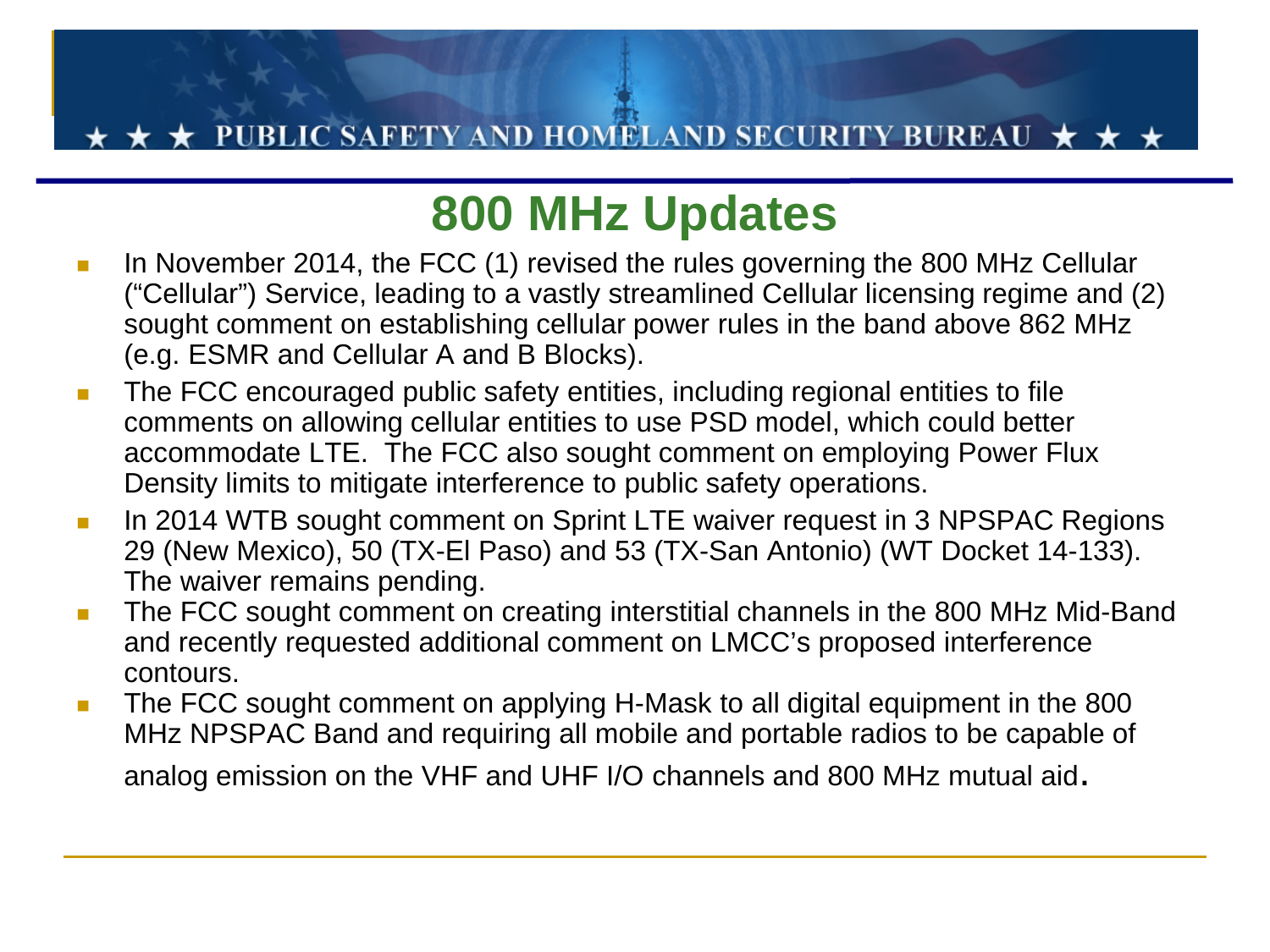

## **700 MHZ BAND REGIONAL PLANNING**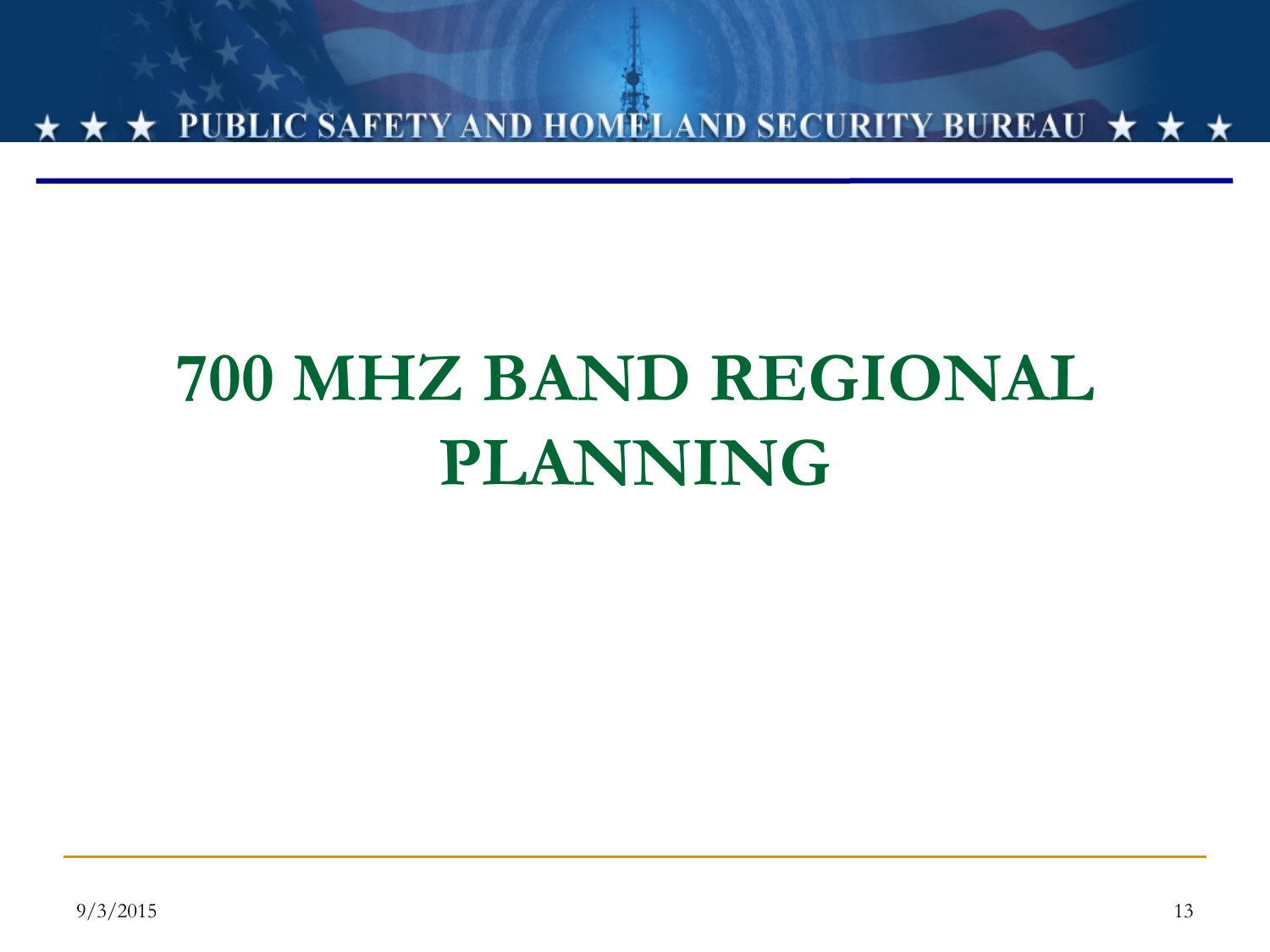## **700 MHz Regional Planning**

**Administration of regional planning** is defined in the Commission's *First Report and Order and Third Notice of Proposed Rulemaking*, WT Docket No. 96-86, 14 FCC Rcd 152 (1998) –<br>describes the planning process for General Use channels

**Authorizes RPCs to prioritize "highest and best use" to make such determinations** - *Second Memorandum Opinion and Order,* 15 FCC Rcd 16844 (2000) – addressed digital modulation, technical requirements, efficiency and receiver standards, and further outlined RPC authority and responsibilities

**Consolidation of NB frequencies** *Second Report and Order,* PS Docket No. 06-229, WT Docket No. 96-86 22 FCC Rcd 15289 (2007).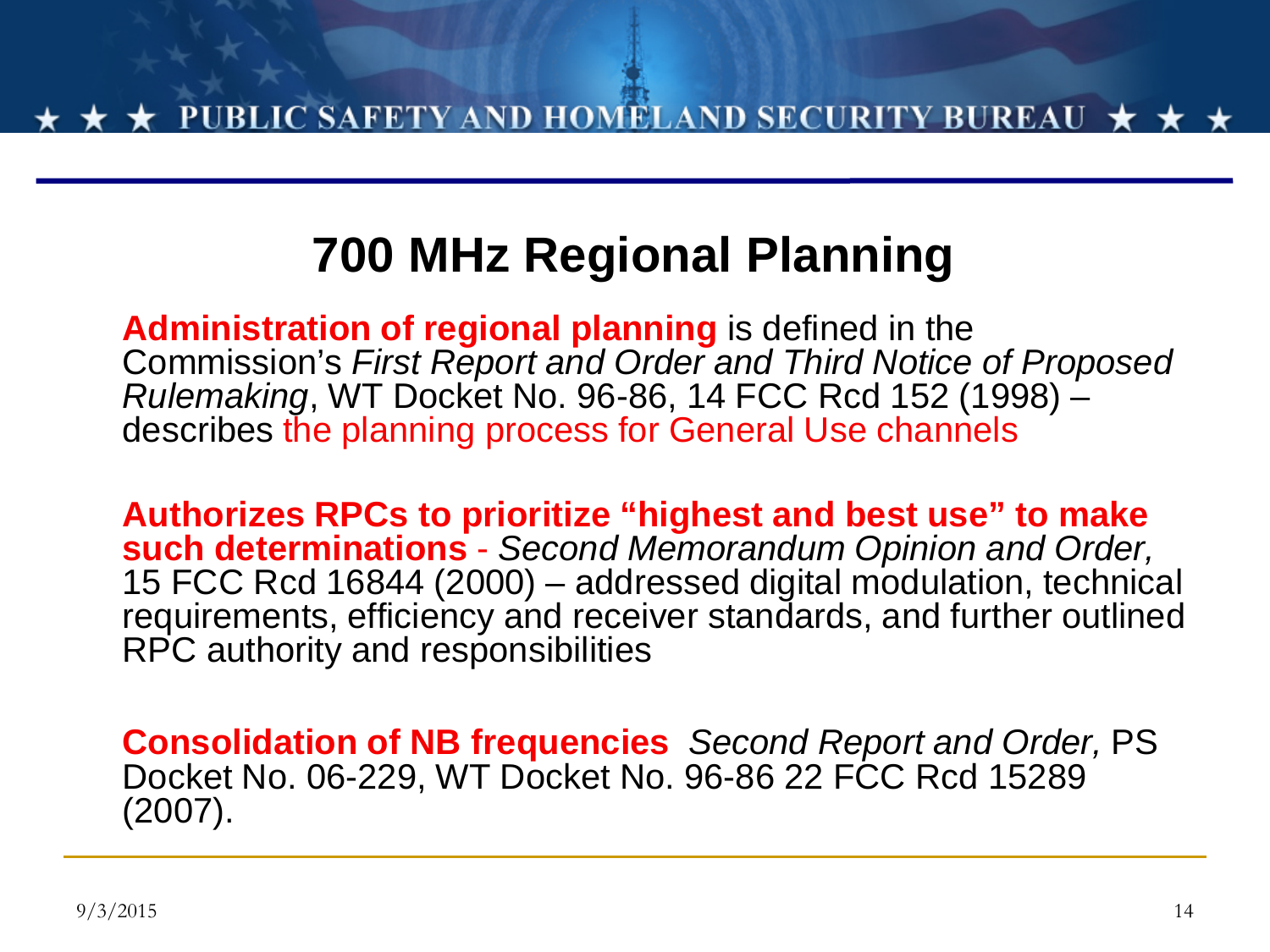### **Plan Requirements**

- 47 C.F.R § 90.527 Regional plan requirements each plan must contain certain "common elements"
- Comprehensive Plans will also contain:
	- □ Procedures for requesting spectrum allotments
	- □ Initial "county" pool allotments, varies by region
	- Application requirements and RPC evaluation/approval criteria
	- **Procedure for frequency coordination**
	- □ System Design/Efficiency Requirements
	- **D** System Implementation
	- □ Adjacent region coordination procedures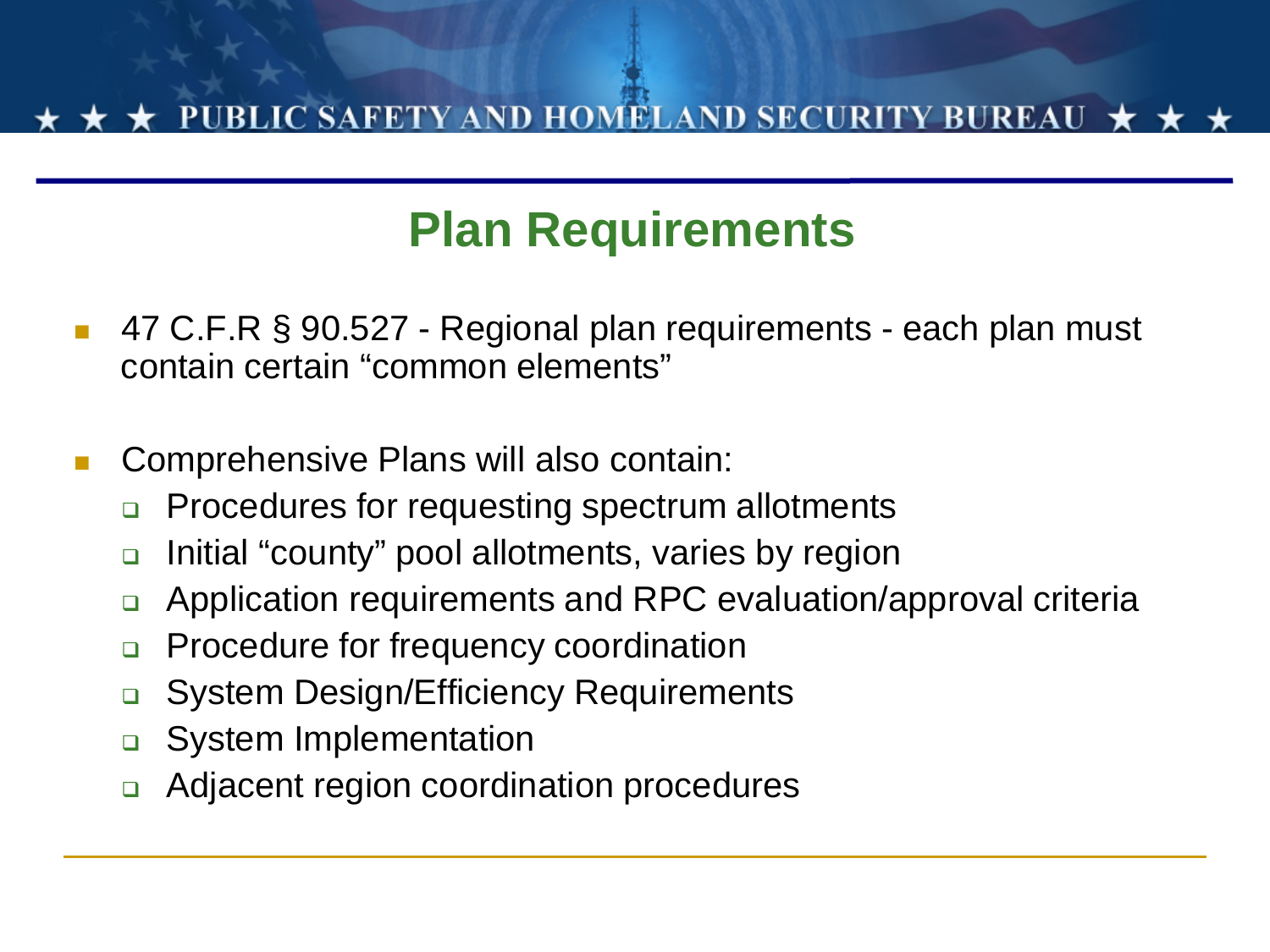#### **47 C.F.R § 90.531 Band Plan**

- Sets forth the band plan for the 763-775 MHz and 793-805 MHz bands.
- □ Base and mobile use. The 763-775 MHz band may be used for base, mobile or fixed (repeater) transmissions. The 793-805 MHz band may be used only for mobile or fixed (control) transmissions.
- Narrowband segments divided by designated purpose: General Use, Interoperability, former Secondary Trunking (now Air-Ground Channels), State License, Low Power, and the former Reserve (now General Use) channels.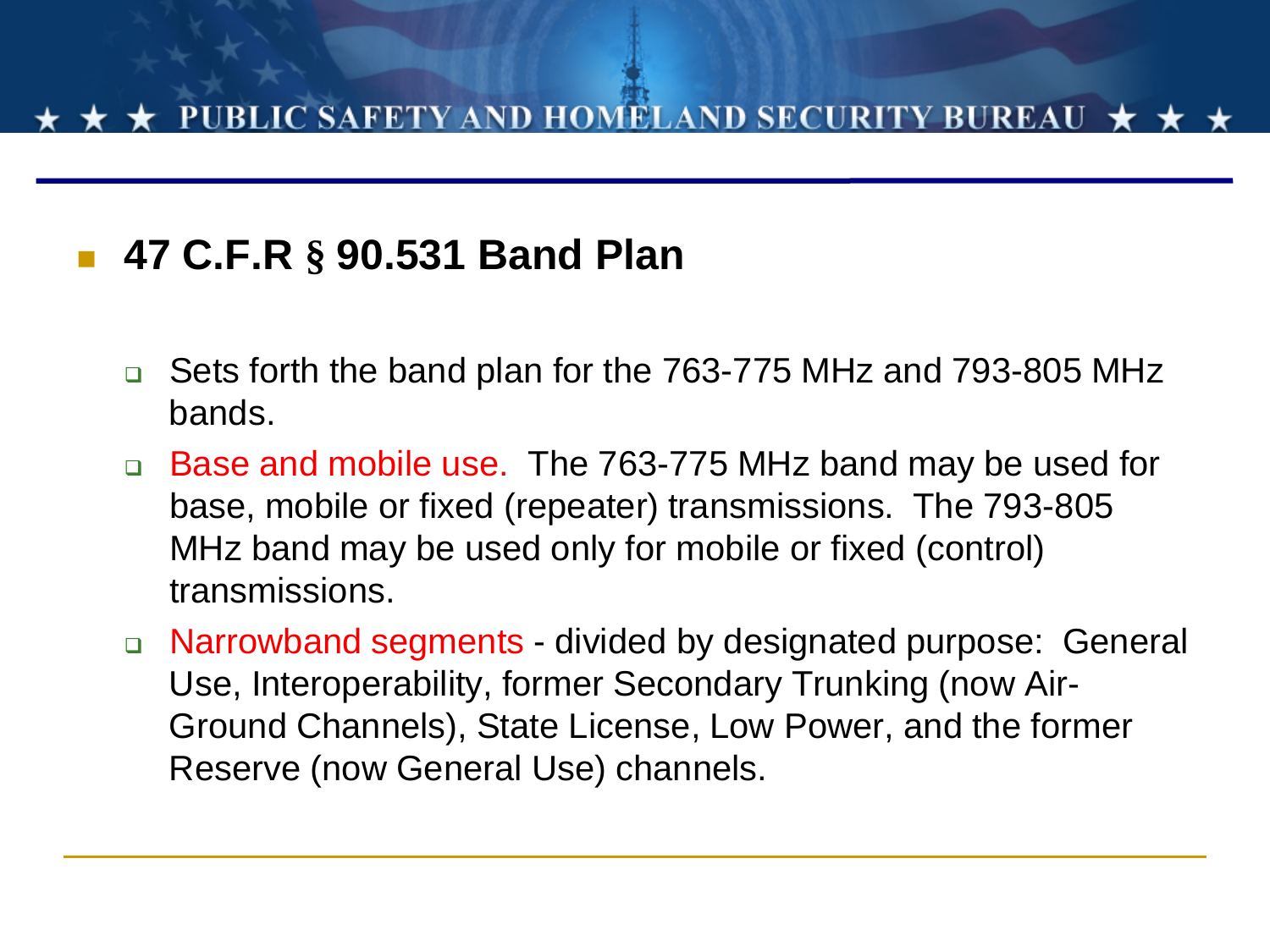#### **★ PUBLIC SAFETY AND HOMELAND SECURITY BUREAU ★ ★**

#### **Plan development and implementation issues**

- **Flexibility in Allotment pools** ex: By county geographic political boundary plus, 5+ 10+ miles, where possible. Region 5 (Southern California) is an exception.
- **Applicants failing to provide sufficient information** to the RPC in order to complete their due diligence evaluation and frequency recommendation.
	- **Resolve within the Region or through the NRPC, if necessary** escalate to the Policy and Licensing Division and PSHSB for resolution.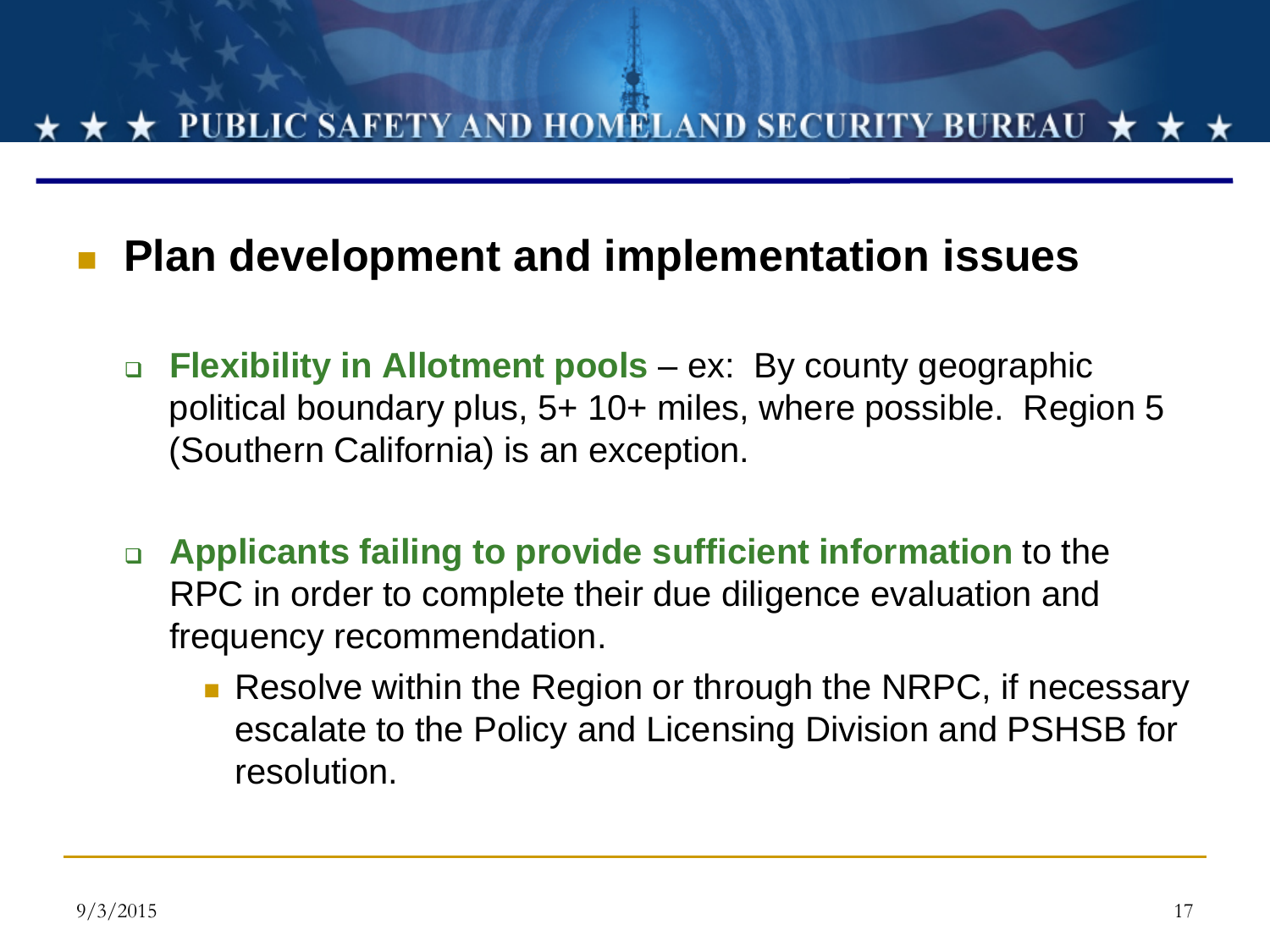- **RPC established Loading requirements**. There is no FCC requirement under 700 MHz rules. However, a RPC 700 MHz Plan may include suggested loading requirements, which the RPC will use in evaluating applications on a case by case basis.
- **RPC Interoperability responsibilities:** State SIEC and SWICs. Identify the body with responsibility (RPC, SIEC, etc.)
- **Eligibility rules:** 700 MHz eligibility rules are very specific and may not be waived by the Commission. 47 C.F.R, 90.523.
- **Relation to 800 MHz:** 700 MHz RPCs are distinct entities.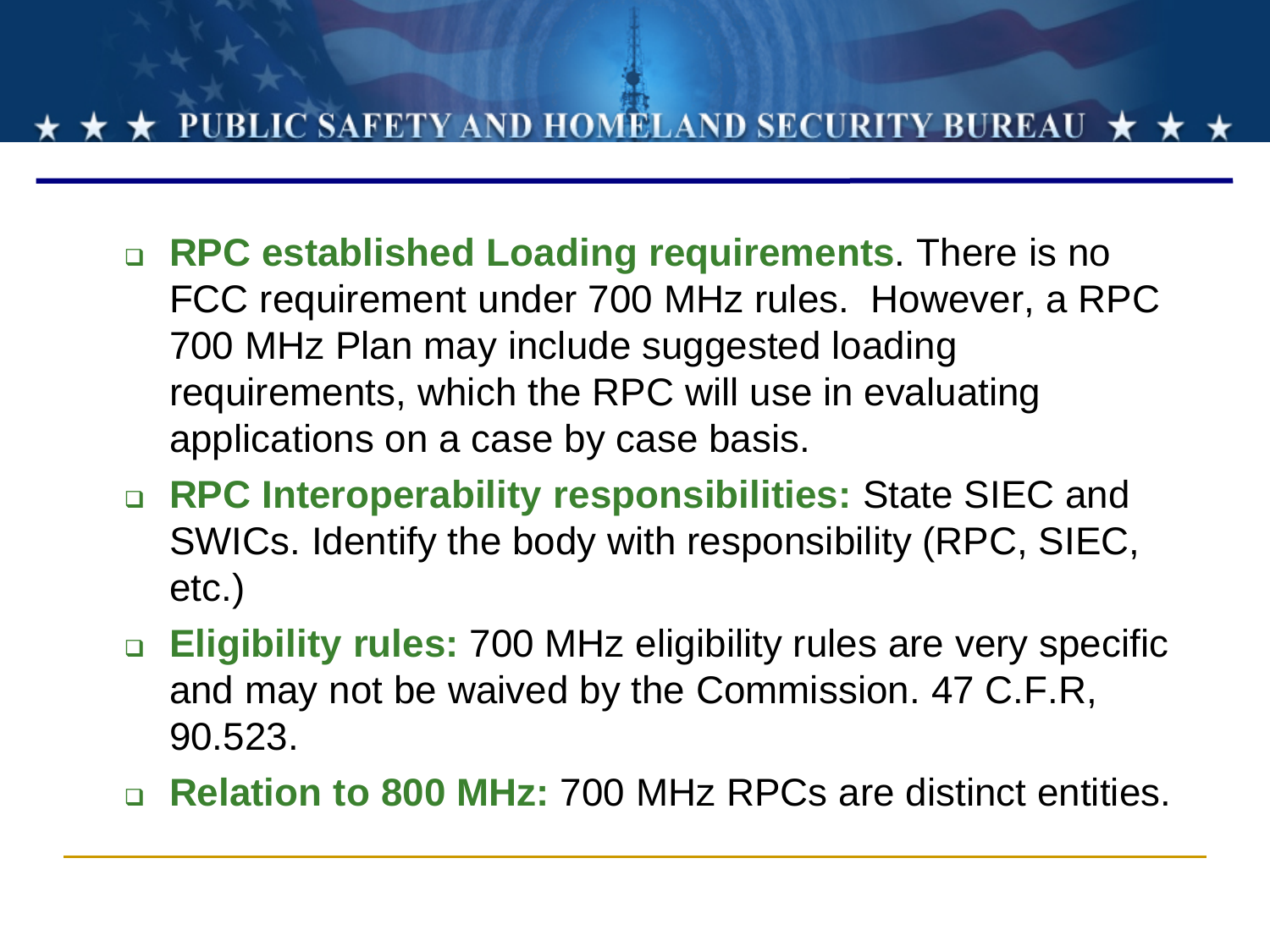# JBLIC SAFETY AND HOMELAND SECURITY BUREAU  $\,\star\,$

#### **RPC letters of support for STAs, and applications for licensure**

- □ RPC approval letters must be filed with every application
- □ Specific frequency recommendations, as approved by the RPC, must be identified in the RPC letter of support to the public safety applicant and must be signed by current chairperson.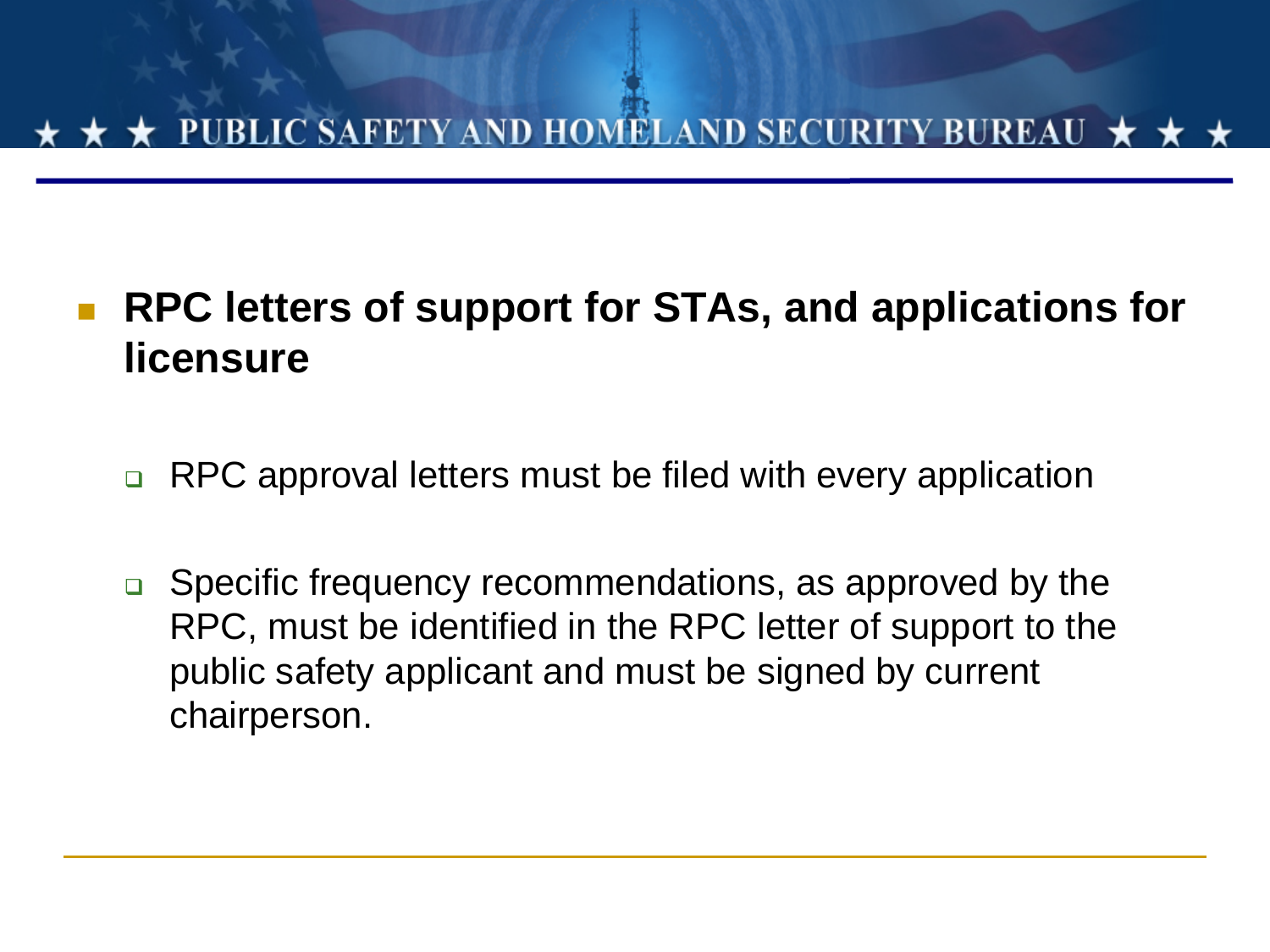#### PUBLIC SAFETY AND HOMELAND SECURITY BUREAU  $\,\bigstar\,$

## **700 MHz Regional Plan Status**

- **47 Plans Submitted** *See Docket history* in WT Docket No. 02-378 in ECFS (repository for plans, plan amendments and comments submitted)
	- Electronic Comment Filing System: **<http://apps.fcc.gov/ecfs/>**
- **47 Plans Approved**, *See* FCC EDOCs for Comment and Approval Public Notices (PNs)
	- Commission's Electronic Documents: **[http://fjallfoss.fcc.gov/edocs\\_public](http://fjallfoss.fcc.gov/edocs_public)**
- **8 Regions Have Not Submitted Plans**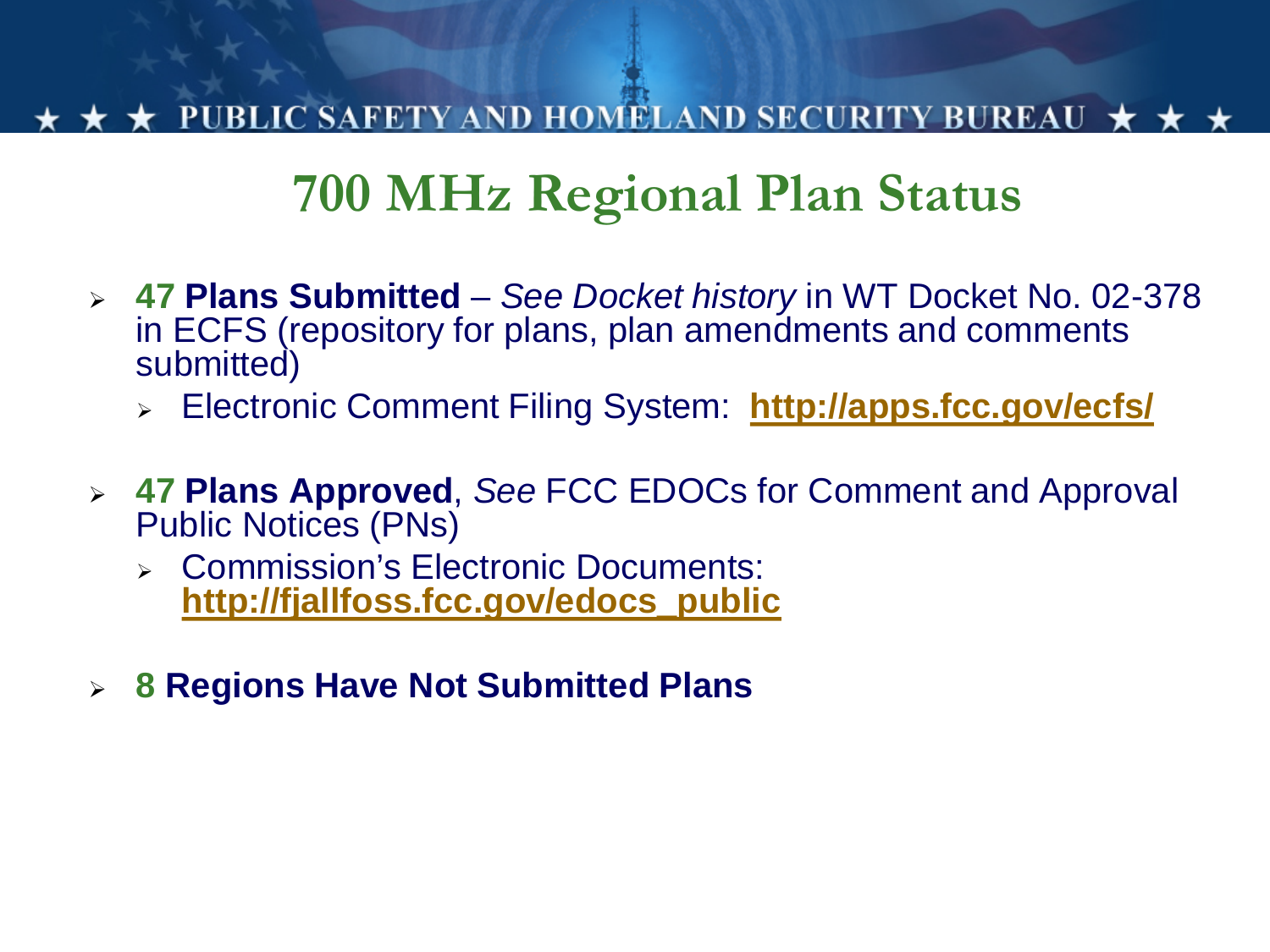#### BLIC SAFETY AND HOMELAND SECURITY BUREAU р

#### **700 MHz Regional Planning Map – Aug. 2015**

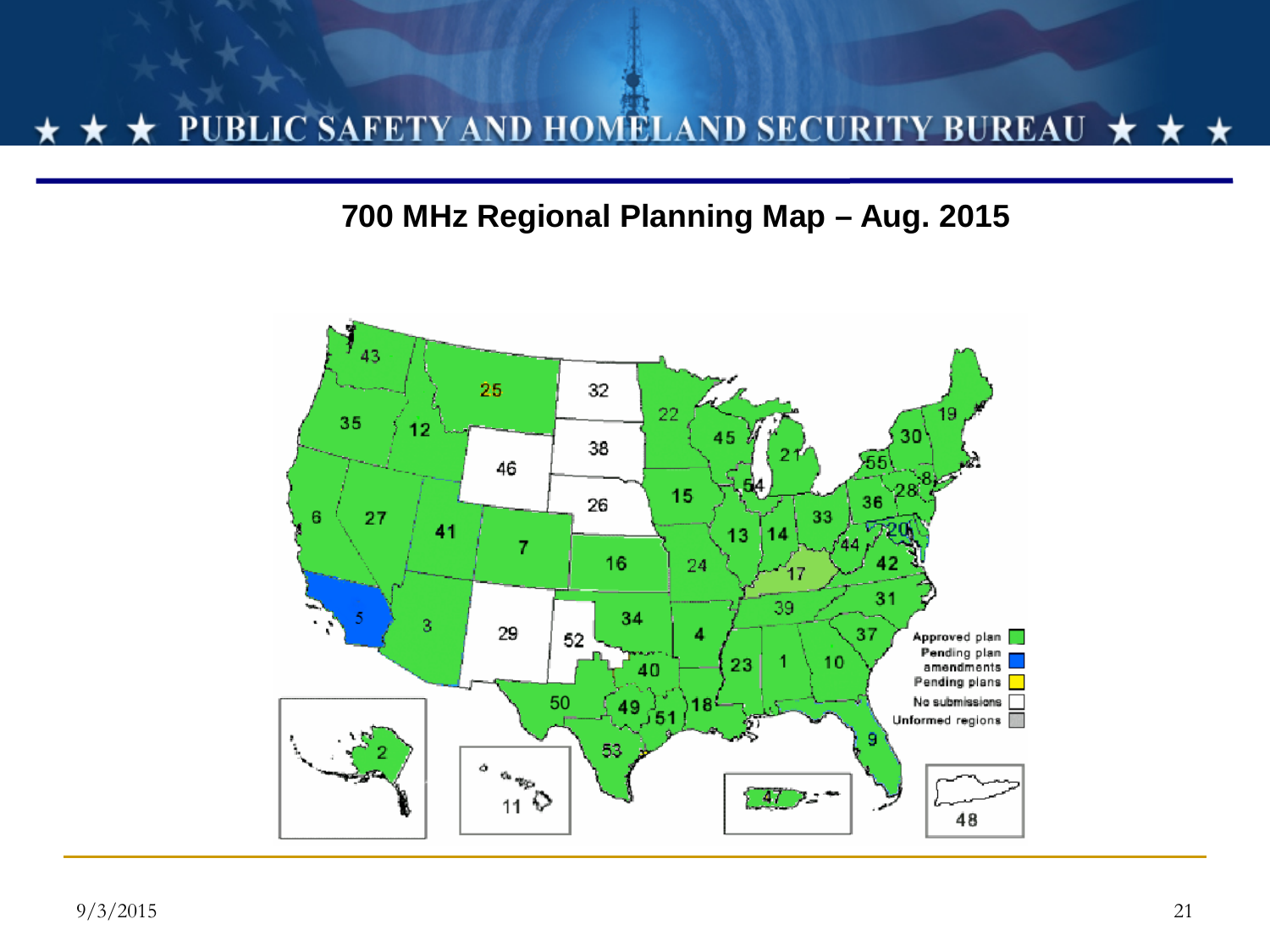## **700 MHz NARROWBAND UPDATES**

- **IF** In October 2014, the Commission eliminated the 700 MHz narrowbanding requirement.
- **Reallocated the narrowband reserve channels to General Use subject to** RPC administration and provided priority access to relocating T-Band public safety incumbents that commit to return T-Band spectrum, e.g. LA-RICs and **WMATA**
- **RPCs may designate reserve channels for deployable trunked systems and** vehicular repeater systems.
- **E** Established primary air-ground channels under State Administration. Some states elected to administer or delegated administration to the relevant RPC.
- **Required manufacturers to demonstrate compliance with CAP during the** equipment certification process to ensure P25 interoperability across vendors.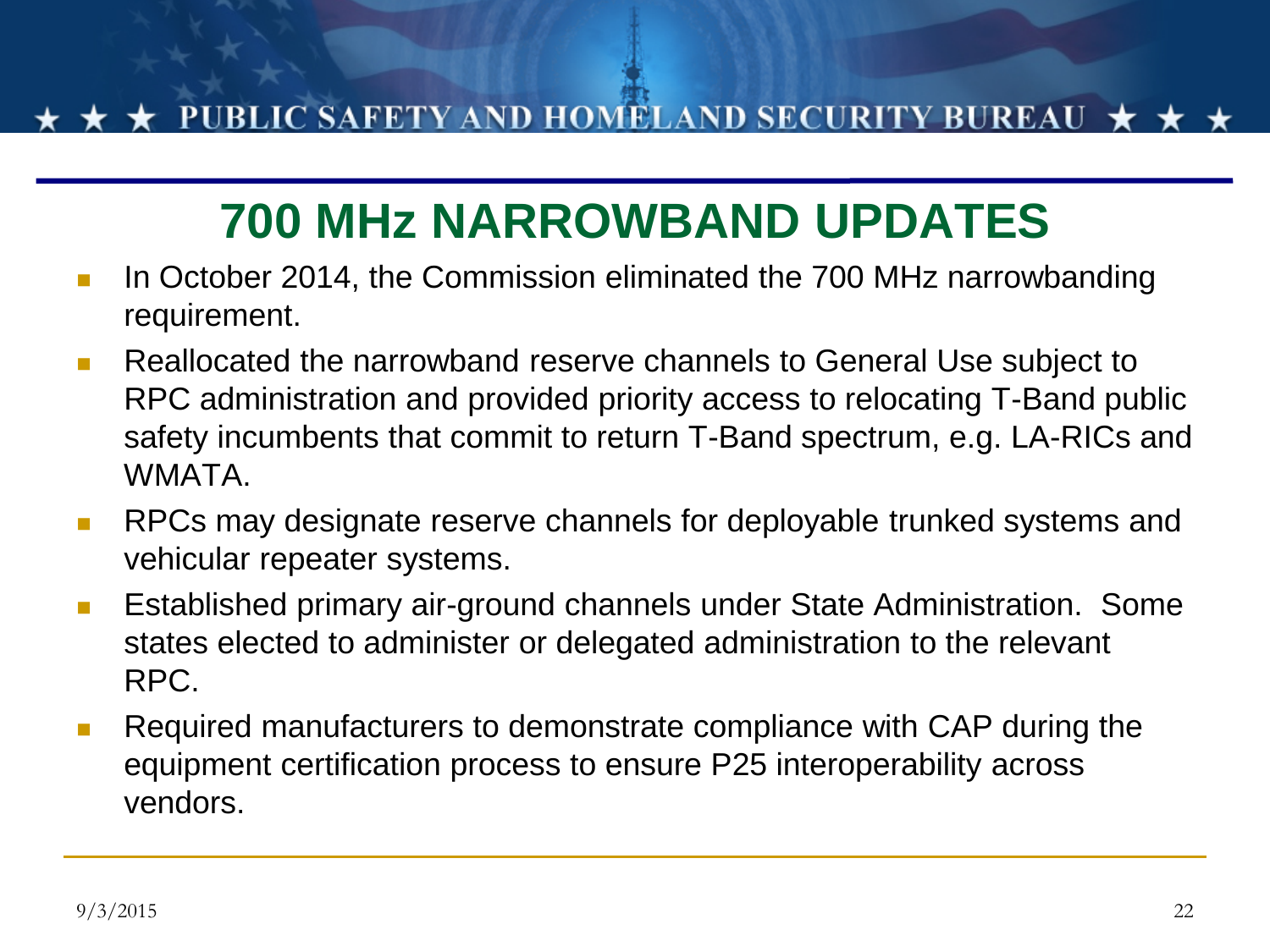#### **C SAFETY AND HOMELAND SECURITY BUREAU**

### **700 MHz NARROWBAND UPDATES**

- The PSHSB approved the nationwide channels recommended by NPSTC/NRPC for deployable trunked systems.
- RPC Plan amendments due Oct. 30, 2015. Regions 5 and 20 submitted plan amendments in WT Docket 02-378.
- **PSHSB clarified that the 700 MHz trunking rule does not apply to** 700 MHz air-ground channels as requested by the NRPC.
- TIA/Motorola sought reconsideration of the FCC's rule encouraging compliance with CAP for 700 MHz radios.
- **PSHSB approved State License interim showings for most states.** Final showing due on June 13, 2019.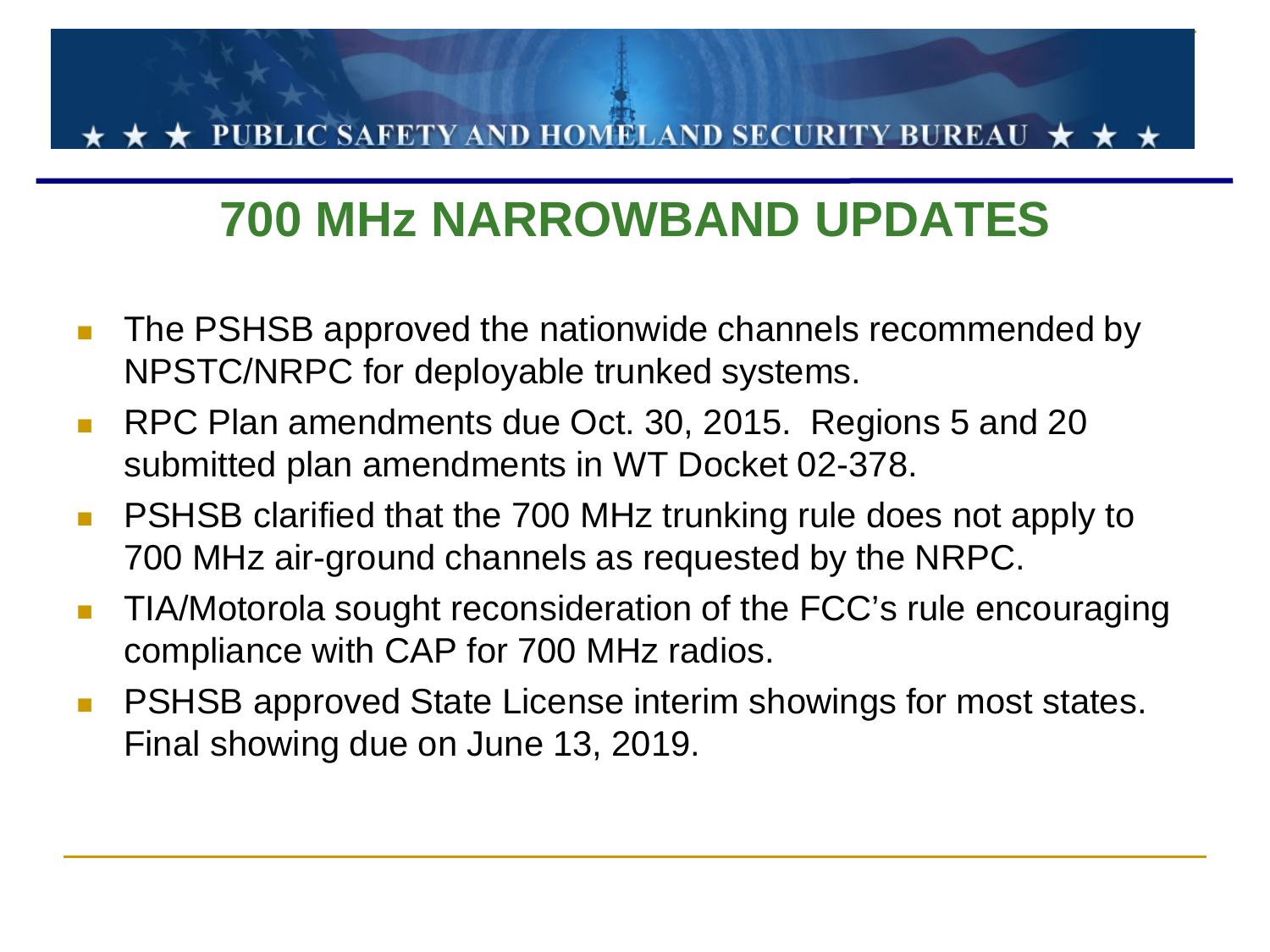#### PUBLIC SAFETY AND HOMELAND SECURITY BUREAU  $\star$

## **700 MHz NARROWBAND UPDATES**

- **The following States cancelled their 700 MHz narrowband state** license:
	- Alaska
	- Indiana
	- **D** Kentucky
	- **D** Maine
	- **D** Minnesota
	- □ Montana
	- Oklahoma
	- □ South Dakota
	- Vermont
	- □ Virgin Islands
	- **D** West Virginia
	- □ Wyoming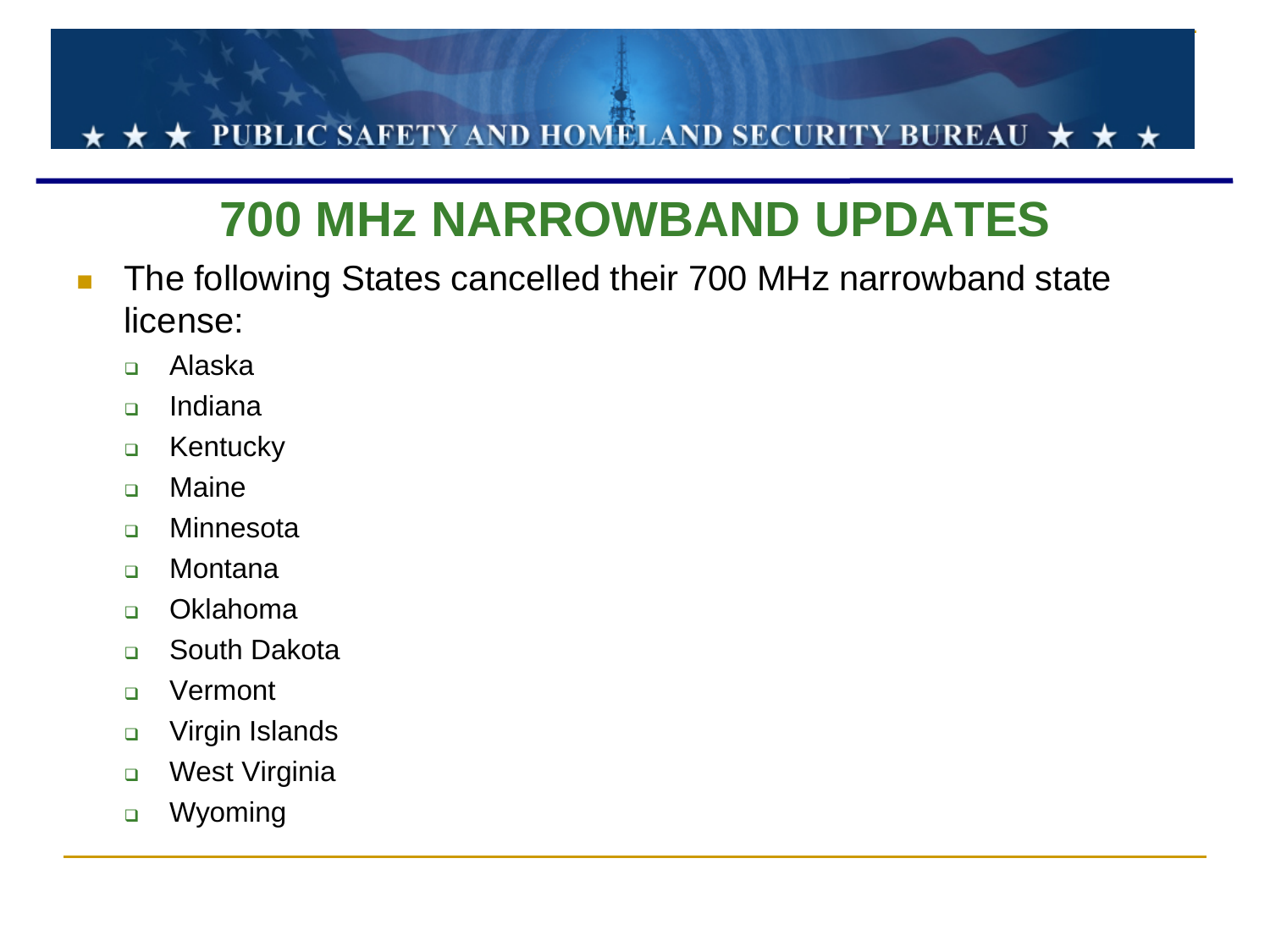

## **BUREAU SUPPORT FOR REGIONAL PLANNING**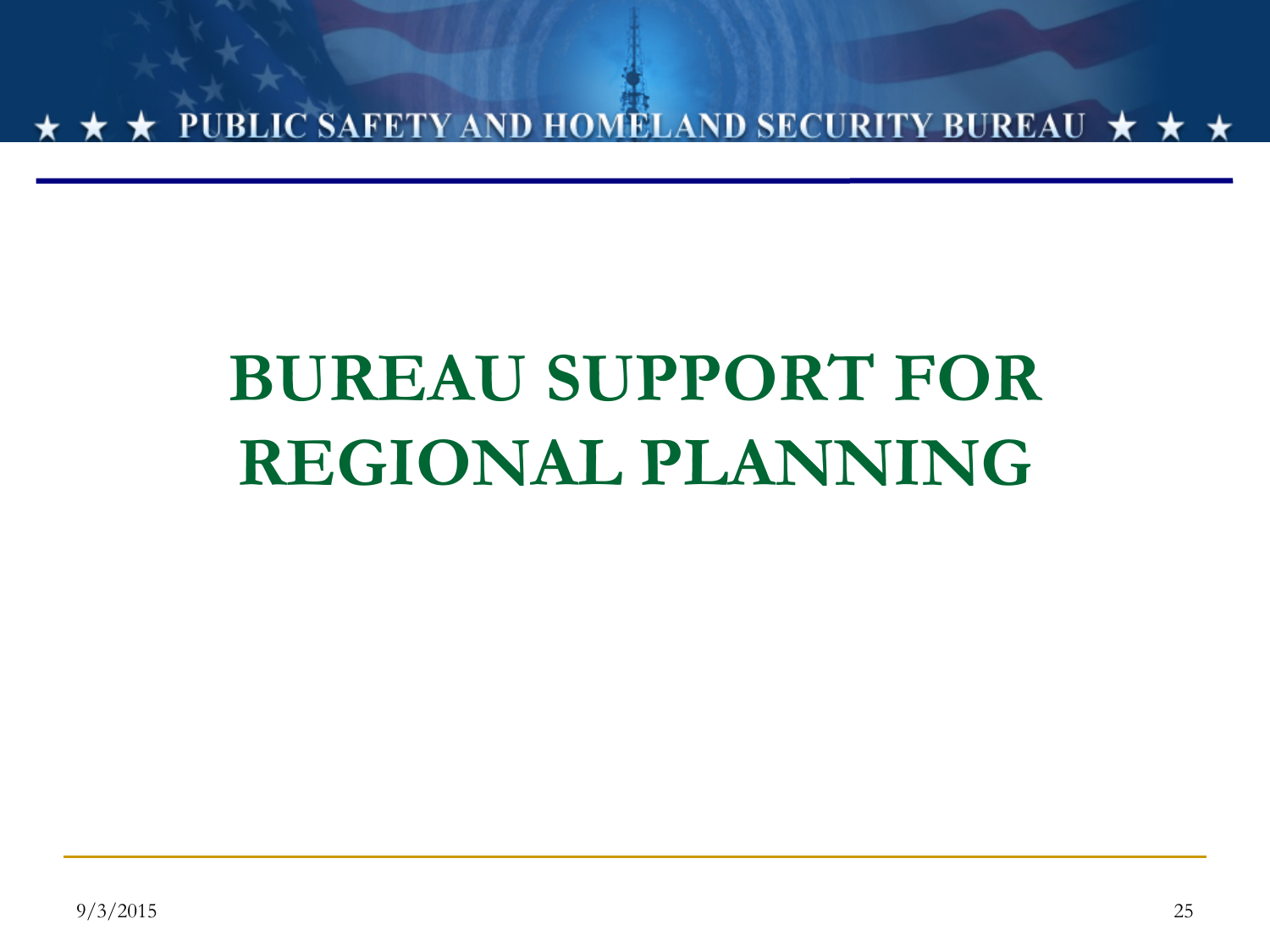## Regional Plan Administration:

- John Evanoff, Attorney-Advisor, [John.Evanoff@fcc.gov](mailto:John.Evanoff@fcc.gov) (202) 418-0848
	- ► RPCs should notify PSHSB staff of changes in leadership

### Requests for Meeting Announcement PNs:

- Kim Anderson, [Kim.Anderson@fcc.gov](mailto:Kim.Anderson@fcc.gov) or (202) 418-
	- $\triangleright$  Cc: John Evanoff
	- ▶ RPC requests to PSHSB to issue Public Notice of meeting announcements are provided as a courtesy and RPCs should provide PSHSB staff advance notice
	- ► RPCs remain responsible for providing membership advance notice as required by Commission policies.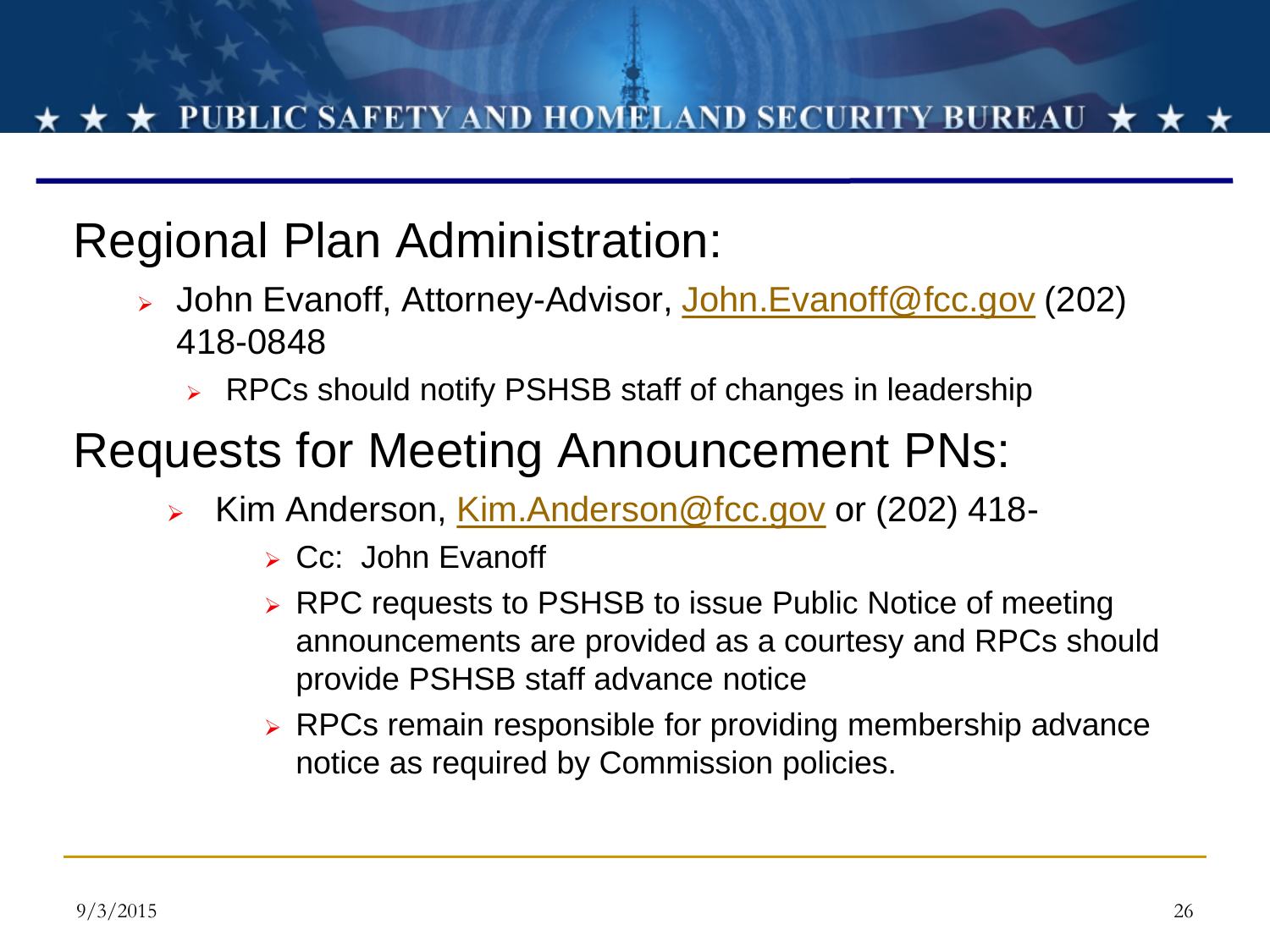## **Comment Public Notice**

- Plan and Plan Amendments are reviewed, and if accepted, placed on public notice for comment.
- If found deficient, *i.e.,* rejected --
	- Staff will notify RPC of discrepancy, resolve staffto-staff where possible.
	- Deficiencies must be resolved before deemed sufficiently compliant to place on public notice.
	- 700 MHz plan amendments subject to streamlined procedures, 47 CFR § 90.527(b).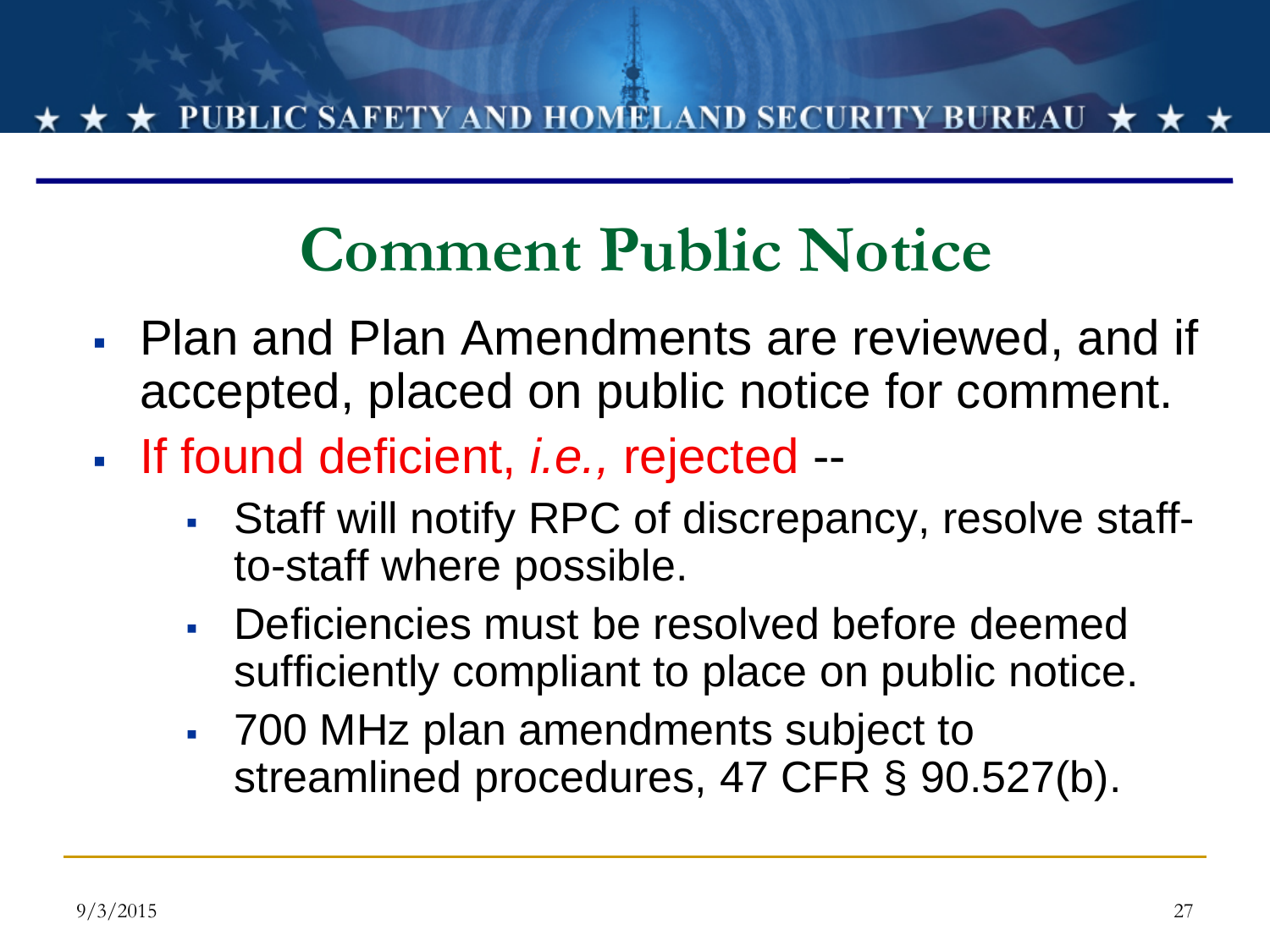#### **Electronic Search Databases**

- FCC Daily Digest (DD) Public notices are published in the Commission's DD with a comment cycle: 20 days for comments, 10 for replies.
- Streamlined 700 MHz plan amendments are deemed approved unless objection filed within 30 day comment period.
- Minor amendments must be filed with the FCC and served on adjacent regions, but are not subject to public comment
- Plan, or Plan Amendment approvals are announced by Public Notice
	- EDOCs Commission's Electronic Document database contains all FCC issued documents, PNs, Orders, NPRMs, News Releases, etc.
	- ECFS Electronic Comment Filing System allows public to file comments on Plan and Plan Amendments according to docket number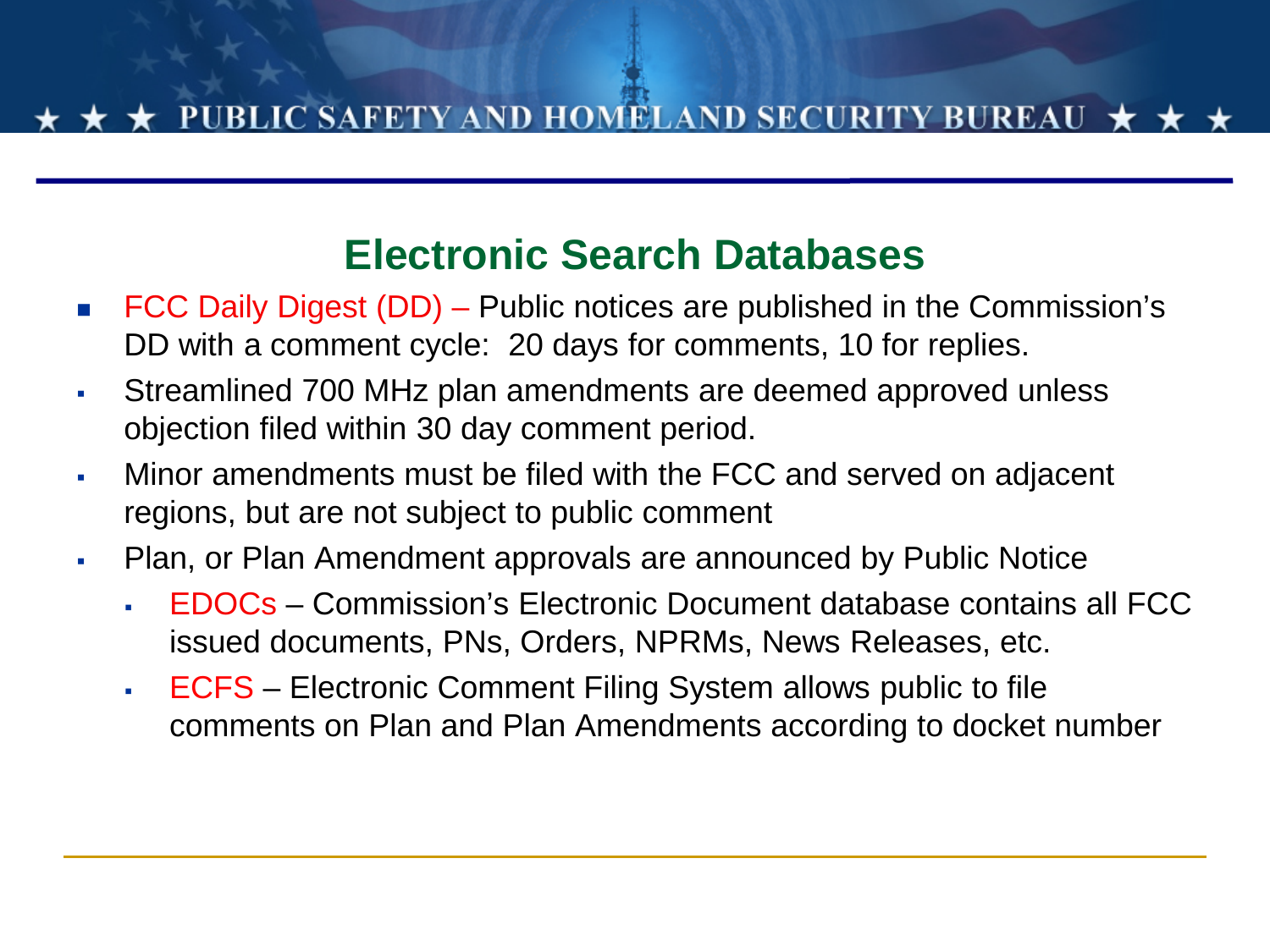

## **UPDATE ON INTEROPERABILITY EFFORTS**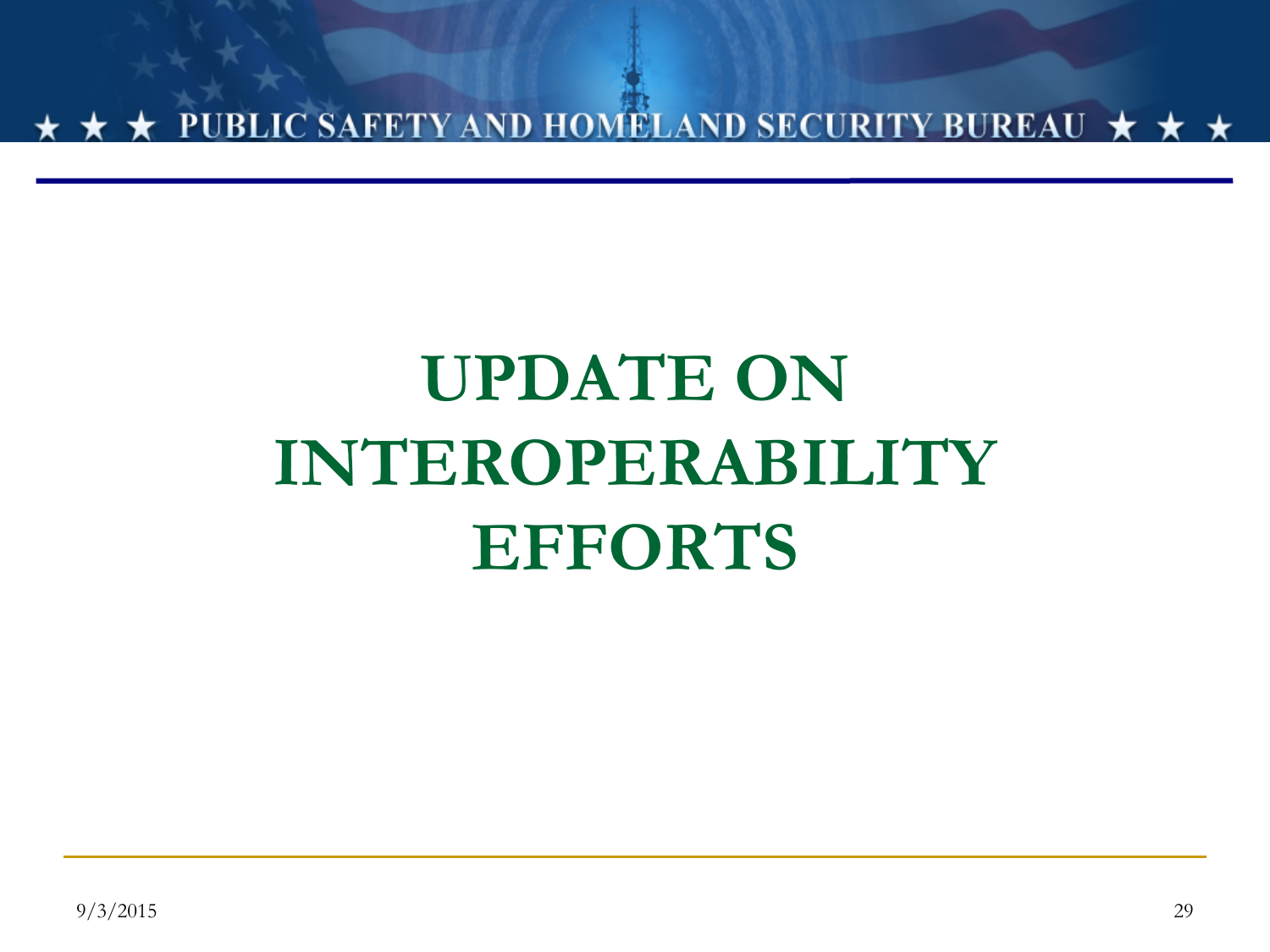## **INTEROPERABILITY**

- In 2014, the PSHSB sought comment on NPSTC's proposal to make Railroad Police eligible for the nationwide interoperability channels (e.g. VHF, UHF, 700 MHz I/O channels and the 800 MHz mutual aid channels).
- **NTIA and the FCC agreed to streamline procedures to** enable State, Local and Tribal public safety entities to license and use the Federal interoperability channels.
- SWIC and a Federal entity to enter into a letter of understanding to facilitate licensing.